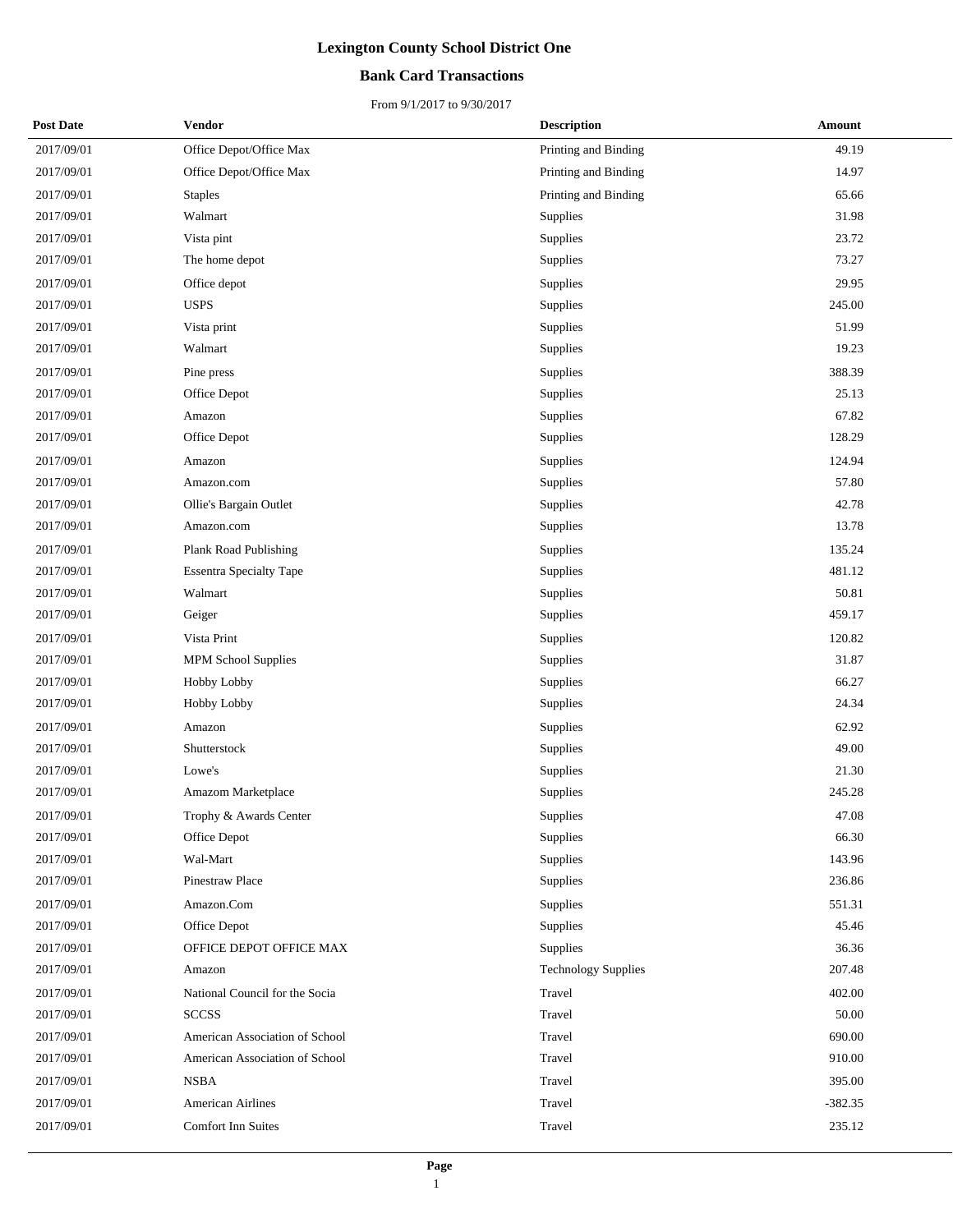#### **Bank Card Transactions**

| <b>Post Date</b> | Vendor                   | <b>Description</b>  | <b>Amount</b> |
|------------------|--------------------------|---------------------|---------------|
| 2017/09/01       | Office Depot             | Supplies            | 58.20         |
| 2017/09/01       | Storey's Florist         | Supplies            | 87.75         |
| 2017/09/01       | Lexington Florist        | Supplies            | 234.65        |
| 2017/09/01       | Office Depot             | Supplies            | 337.75        |
| 2017/09/01       | Office Depot             | Supplies            | 464.36        |
| 2017/09/01       | American Paper Optics    | Supplies            | 1,000.00      |
| 2017/09/01       | Walmart                  | Supplies            | 31.01         |
| 2017/09/01       | Amazon                   | Supplies            | 41.51         |
| 2017/09/01       | <b>Costco Whse</b>       | Other Objects       | 68.46         |
| 2017/09/01       | Food Lion                | Other Objects       | 15.48         |
| 2017/09/01       | Walmart                  | Other Objects       | 144.52        |
| 2017/09/01       | Walmart                  | Other Objects       | 27.05         |
| 2017/09/01       | Sheraton Myrtle Beach    | Travel              | 977.88        |
| 2017/09/01       | SCASA                    | Dues and Fees       | 95.00         |
| 2017/09/01       | <b>Staples</b>           | Supplies            | 89.92         |
| 2017/09/01       | Target                   | Supplies            | 48.87         |
| 2017/09/01       | Walmart                  | Supplies            | 22.88         |
| 2017/09/01       | Office Depot/Office Max  | Supplies            | 25.08         |
| 2017/09/01       | <b>Staples</b>           | Supplies            | 54.56         |
| 2017/09/01       | <b>Best Buy</b>          | Supplies            | 32.09         |
| 2017/09/01       | City Electric            | Supplies-Maintenace | 121.45        |
| 2017/09/01       | City Electric            | Supplies-Maintenace | 105.86        |
| 2017/09/01       | Lexington True Value     | Supplies-Maintenace | 20.86         |
| 2017/09/01       | Gateway                  | Supplies-Maintenace | 66.36         |
| 2017/09/01       | <b>Batteries Plus</b>    | Supplies-Maintenace | 138.16        |
| 2017/09/01       | Ferguson                 | Supplies-Maintenace | 166.64        |
| 2017/09/01       | Pitt Stop                | Supplies            | 25.90         |
| 2017/09/01       | Walker Hardware          | Supplies            | 35.33         |
| 2017/09/01       | Ferguson                 | Supplies-Maintenace | 35.69         |
| 2017/09/01       | Gateway                  | Supplies-Maintenace | 89.43         |
| 2017/09/01       | Walker Hardware          | Supplies-Maintenace | 37.28         |
| 2017/09/01       | City Electric            | Supplies-Maintenace | 71.77         |
| 2017/09/01       | City Electric            | Supplies-Maintenace | 152.37        |
| 2017/09/01       | Lowe's                   | Supplies            | 15.50         |
| 2017/09/01       | Lowe's                   | Supplies            | 502.69        |
| 2017/09/01       | Ferguson                 | Supplies-Maintenace | 18.28         |
| 2017/09/01       | Winsupply                | Supplies-Maintenace | 83.34         |
| 2017/09/01       | Ferguson                 | Supplies-Maintenace | 18.80         |
| 2017/09/01       | MURPHY EXPRESS           | Supplies            | 54.94         |
| 2017/09/01       | SMITH & JONES JANITORIAL | <b>Supplies</b>     | 62.06         |
| 2017/09/01       | Home Depot               | Supplies-Maintenace | 9.60          |
| 2017/09/01       | City Electric            | Supplies-Maintenace | 55.79         |
| 2017/09/01       | Lowes                    | Supplies-Maintenace | 30.97         |
| 2017/09/01       | City Electric            | Supplies-Maintenace | 19.70         |
| 2017/09/01       | City Electric            | Supplies-Maintenace | 99.78         |
|                  |                          |                     |               |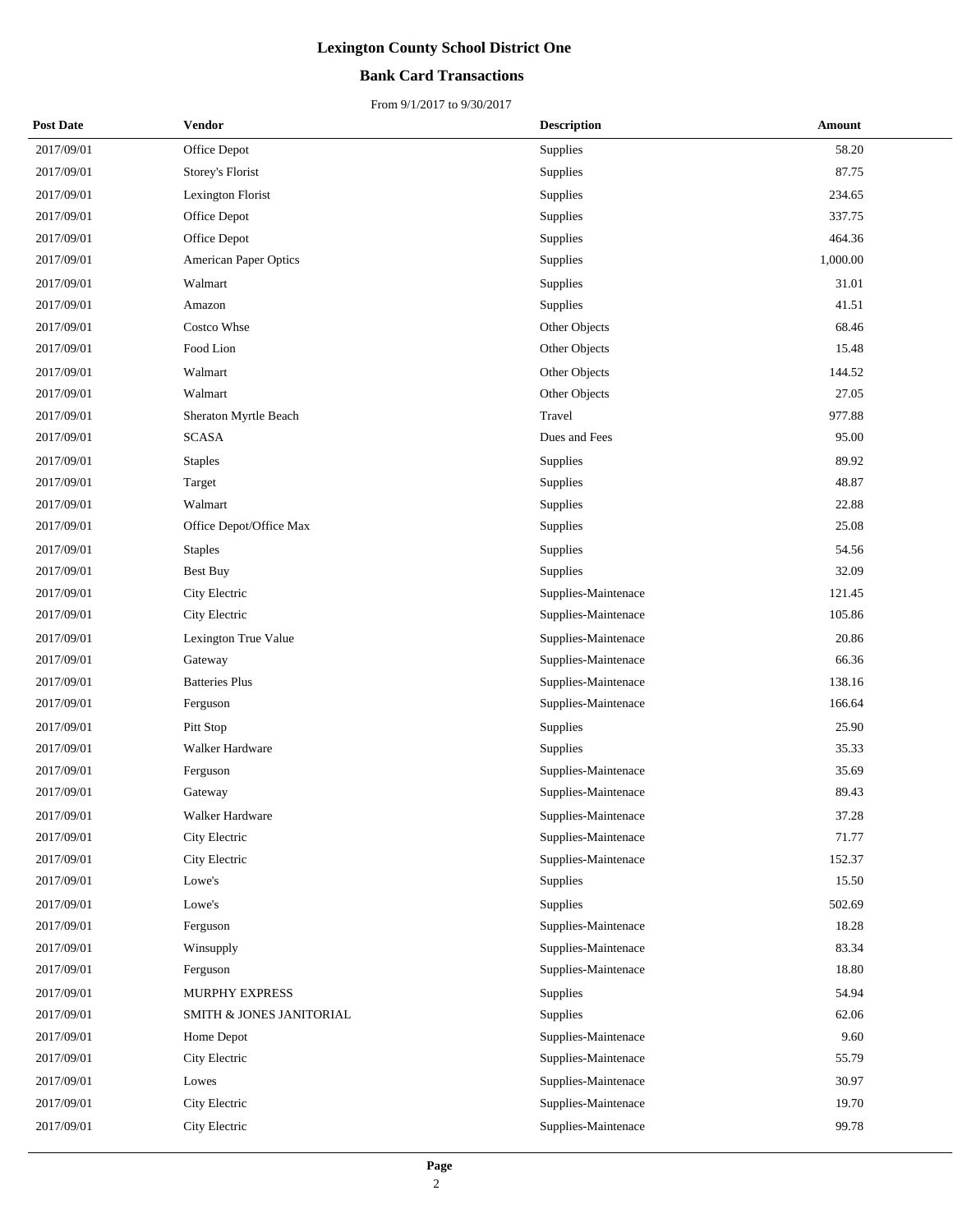#### **Bank Card Transactions**

| <b>Post Date</b> | <b>Vendor</b>                   | <b>Description</b>  | Amount |
|------------------|---------------------------------|---------------------|--------|
| 2017/09/01       | <b>Batteries Plus</b>           | Supplies-Maintenace | 43.82  |
| 2017/09/01       | Ferguson                        | Supplies-Maintenace | 30.43  |
| 2017/09/01       | Gateway                         | Supplies-Maintenace | 105.59 |
| 2017/09/01       | Gateway                         | Supplies-Maintenace | 62.29  |
| 2017/09/01       | Winsupply                       | Supplies-Maintenace | 64.66  |
| 2017/09/01       | Gateway                         | Supplies-Maintenace | 68.25  |
| 2017/09/01       | <b>Thompson Rental Services</b> | Rentals             | 66.91  |
| 2017/09/01       | Lowes Foods                     | Supplies            | 43.15  |
| 2017/09/01       | Lexington True Value            | Supplies            | 171.10 |
| 2017/09/01       | Lowes                           | Supplies            | 282.74 |
| 2017/09/01       | Lowes Foods                     | Supplies            | 42.12  |
| 2017/09/01       | Ferguson                        | Supplies-Maintenace | 70.62  |
| 2017/09/01       | Sunoco                          | Supplies            | 27.30  |
| 2017/09/01       | Dollar General                  | Supplies            | 38.52  |
| 2017/09/01       | Lowe's                          | Supplies            | 141.67 |
| 2017/09/01       | Pitt Stop                       | Supplies            | 27.01  |
| 2017/09/01       | Ferguson                        | Supplies-Maintenace | 3.45   |
| 2017/09/01       | Winsupply                       | Supplies-Maintenace | 10.24  |
| 2017/09/01       | Winsupply                       | Supplies-Maintenace | 6.87   |
| 2017/09/01       | City Electric                   | Supplies-Maintenace | 103.10 |
| 2017/09/01       | <b>Murphy Express</b>           | Supplies            | 39.59  |
| 2017/09/01       | Lowe's                          | Supplies            | 41.60  |
| 2017/09/01       | Lowe's                          | Supplies            | 53.49  |
| 2017/09/01       | Lowes                           | Supplies            | 18.44  |
| 2017/09/01       | Eventbrite                      | Travel              | 40.00  |
| 2017/09/01       | Party City                      | Supplies            | 62.00  |
| 2017/09/01       | Dollar General                  | Supplies            | 39.43  |
| 2017/09/01       | Amazon                          | Supplies            | 13.82  |
| 2017/09/01       | Amazon                          | Supplies            | 34.75  |
| 2017/09/01       | Dollar General                  | Supplies            | 24.34  |
| 2017/09/01       | Amazon                          | Supplies            | 13.99  |
| 2017/09/01       | Amazon                          | Supplies            | 162.04 |
| 2017/09/01       | Amazon                          | Supplies            | 12.51  |
| 2017/09/01       | Hobby Lobby                     | Supplies            | 11.10  |
| 2017/09/01       | Walmart                         | Supplies            | 92.65  |
| 2017/09/01       | Amazon                          | Supplies            | 68.47  |
| 2017/09/01       | Amazon                          | Supplies            | 55.44  |
| 2017/09/01       | Walmart                         | Supplies            | 56.52  |
| 2017/09/01       | Dollar General                  | Supplies            | 58.85  |
| 2017/09/01       | <b>Quality Paper</b>            | Supplies            | 26.88  |
| 2017/09/01       | Amazon                          | Supplies            | 231.62 |
| 2017/09/01       | Lexington Florist               | Supplies            | 261.08 |
| 2017/09/01       | Amazon                          | Supplies            | 86.44  |
| 2017/09/01       | Amazon                          | Supplies            | 39.88  |
| 2017/09/01       | Dollar General                  | Supplies            | 5.35   |
|                  |                                 |                     |        |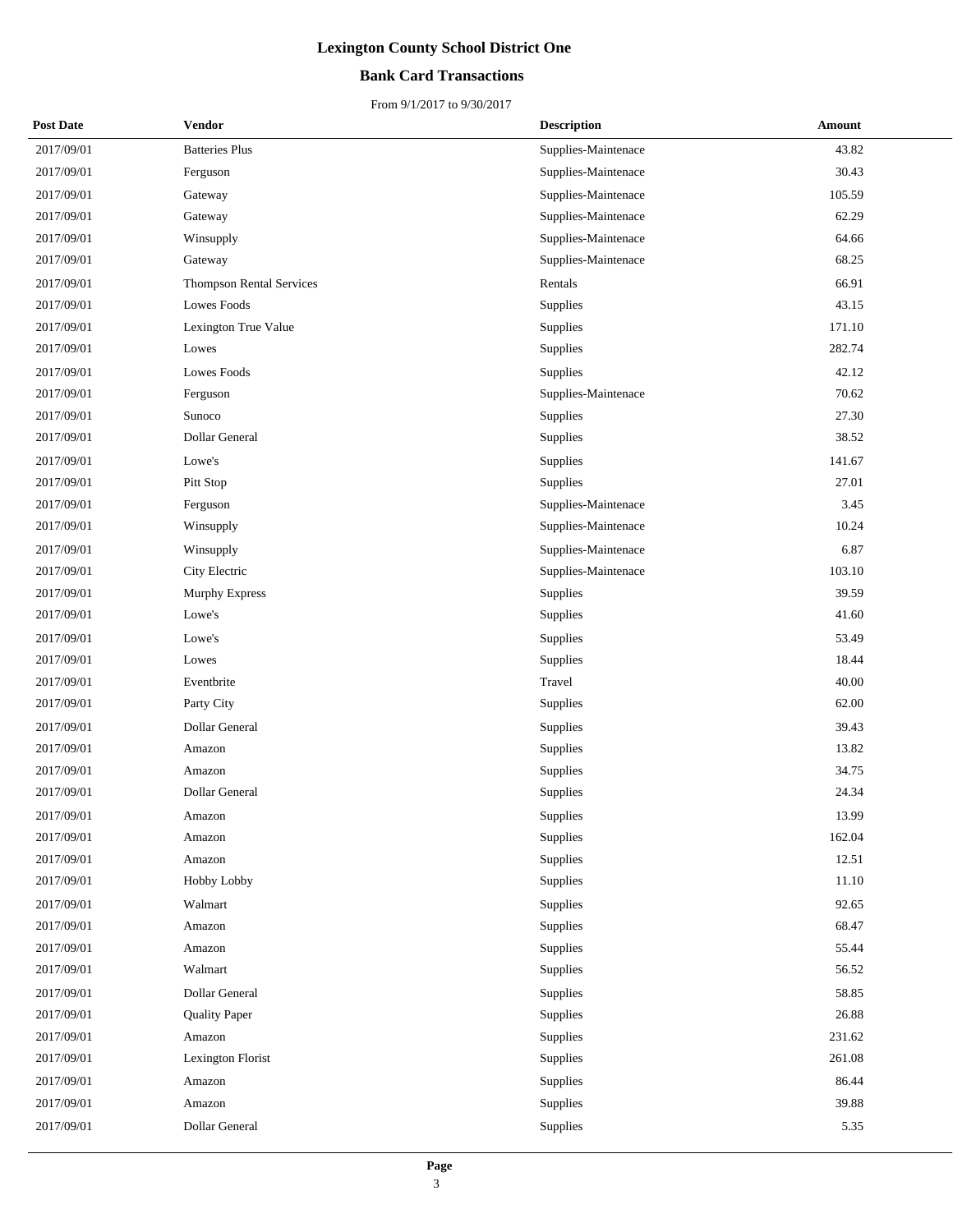#### **Bank Card Transactions**

| <b>Post Date</b> | <b>Vendor</b>            | <b>Description</b>         | Amount   |
|------------------|--------------------------|----------------------------|----------|
| 2017/09/01       | Amazon                   | Supplies                   | 15.70    |
| 2017/09/01       | Lowes Food               | Supplies                   | 55.60    |
| 2017/09/01       | Walmart                  | Supplies                   | 11.14    |
| 2017/09/01       | Amazon                   | Supplies                   | 329.99   |
| 2017/09/01       | Boomerang for Gmail      | <b>Technology Supplies</b> | 149.99   |
| 2017/09/01       | Chick Fil A              | Other Objects              | 396.76   |
| 2017/09/01       | Fatz                     | Other Objects              | 34.87    |
| 2017/09/01       | Lowe's Food              | Other Objects              | 37.98    |
| 2017/09/01       | Sam's Club               | Other Objects              | 313.80   |
| 2017/09/01       | Omni Hotels & Resorts    | Travel                     | 602.44   |
| 2017/09/01       | Omni Hotels & Resorts    | Travel                     | 602.44   |
| 2017/09/01       | Omni Hotels and Resorts  | Travel                     | 602.44   |
| 2017/09/01       | Saluda Shoals            | Supplies                   | 21.00    |
| 2017/09/01       | Amazon                   | Supplies                   | 26.29    |
| 2017/09/01       | Office Depot             | Supplies                   | 83.46    |
| 2017/09/01       | Walmart                  | Supplies                   | 11.73    |
| 2017/09/01       | Amazon                   | Supplies                   | 24.60    |
| 2017/09/01       | <b>Big Lots</b>          | Supplies                   | 95.44    |
| 2017/09/01       | Carriage house paper     | Pupil Activity             | 90.35    |
| 2017/09/01       | Walmart                  | Pupil Activity             | 205.44   |
| 2017/09/01       | Zoo-phonics              | Pupil Activity             | 362.95   |
| 2017/09/01       | Petsmart                 | Pupil Activity             | 136.92   |
| 2017/09/01       | Display to go            | Pupil Activity             | 423.72   |
| 2017/09/01       | paper roller coaster co  | Pupil Activity             | 29.95    |
| 2017/09/01       | Walmart                  | Pupil Activity             | 130.63   |
| 2017/09/01       | Walmart                  | Supplies                   | 13.50    |
| 2017/09/01       | <b>TCBY</b>              | Other Objects              | 150.00   |
| 2017/09/05       | Walmart                  | Supplies                   | 250.67   |
| 2017/09/05       | Forms and Supply         | Supplies                   | 50.81    |
| 2017/09/05       | Amazon                   | Supplies                   | 28.88    |
| 2017/09/05       | Forms and Supply         | Supplies                   | 47.32    |
| 2017/09/05       | Office Depot             | Supplies                   | 70.59    |
| 2017/09/05       | Amazon                   | Supplies                   | 71.05    |
| 2017/09/05       | Walmart                  | Supplies                   | 24.33    |
| 2017/09/05       | Lowe's                   | Supplies                   | 1,285.49 |
| 2017/09/05       | Overnight Prints         | Supplies                   | 28.86    |
| 2017/09/05       | amazon                   | Supplies                   | 50.97    |
| 2017/09/05       | Walmart                  | Supplies                   | 263.57   |
| 2017/09/05       | Amazon                   | Supplies                   | 54.60    |
| 2017/09/05       | Amazon                   | Supplies                   | 52.55    |
| 2017/09/05       | Amazon                   | Supplies                   | 31.92    |
| 2017/09/05       | <b>US</b> Postal service | Supplies                   | 490.00   |
| 2017/09/05       | Amazon                   | Supplies                   | 50.42    |
| 2017/09/05       | Amazon                   | Supplies                   | 15.77    |
| 2017/09/05       | Walmart                  | Supplies                   | 47.96    |
|                  |                          |                            |          |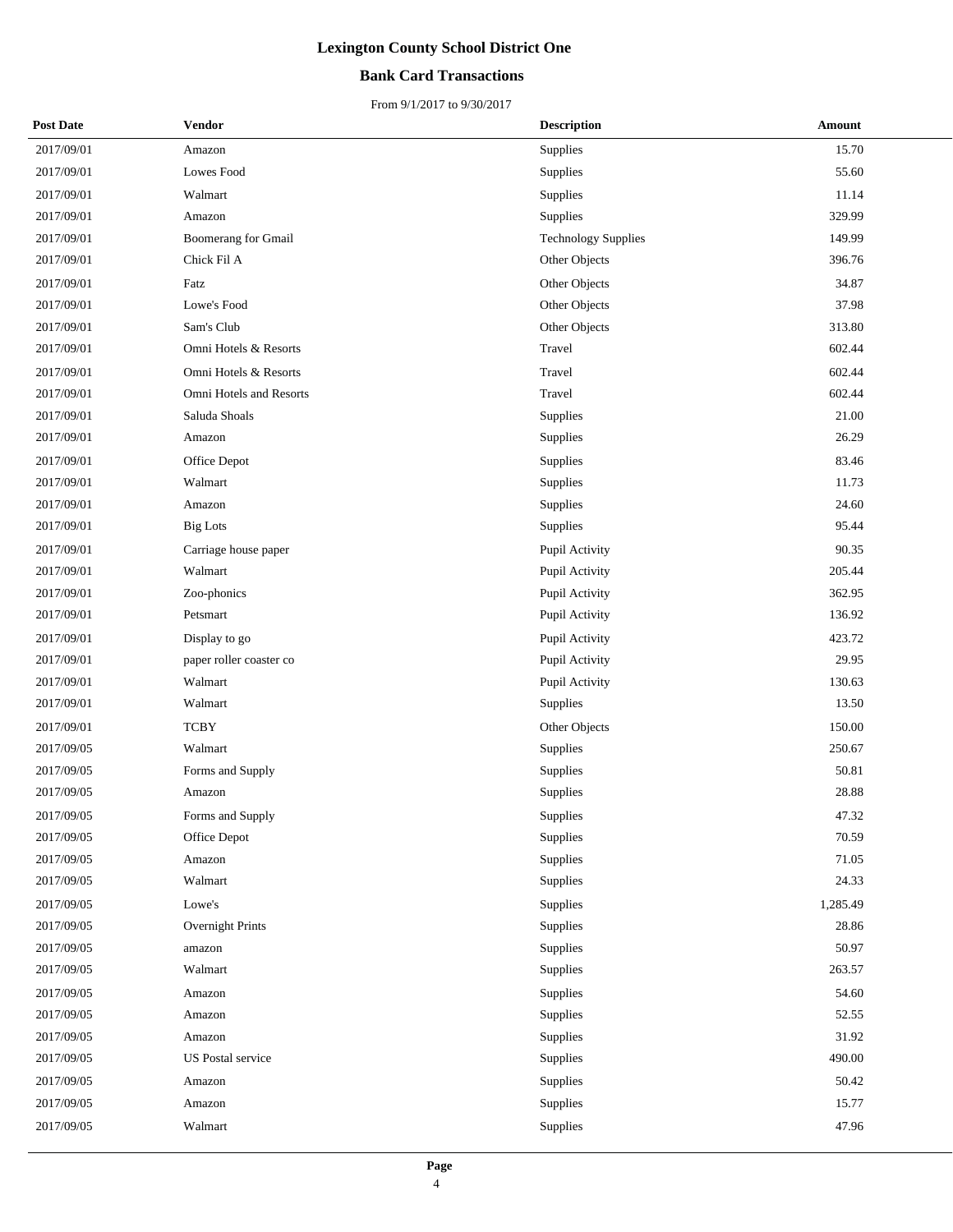#### **Bank Card Transactions**

| <b>Post Date</b> | Vendor                        | <b>Description</b>      | Amount   |
|------------------|-------------------------------|-------------------------|----------|
| 2017/09/05       | Walmart                       | Supplies                | 42.71    |
| 2017/09/05       | Walmart                       | Supplies                | 11.96    |
| 2017/09/05       | Walmart                       | Supplies                | 16.05    |
| 2017/09/05       | Dollar Tree                   | Supplies                | 333.84   |
| 2017/09/05       | <b>Highwater Clays</b>        | Supplies                | 492.42   |
| 2017/09/05       | Amazon                        | Supplies                | 44.54    |
| 2017/09/05       | The Phonics Dance             | Supplies                | 302.50   |
| 2017/09/05       | Walmart                       | Supplies                | 33.44    |
| 2017/09/05       | Office Depot                  | Supplies                | 36.63    |
| 2017/09/05       | Kohl's                        | Supplies                | 128.39   |
| 2017/09/05       | Office Depot                  | Supplies                | 68.44    |
| 2017/09/05       | Amazon                        | Supplies                | 97.13    |
| 2017/09/05       | Walmart                       | Supplies                | 25.52    |
| 2017/09/05       | Raptor Technologies           | Supplies                | 200.00   |
| 2017/09/05       | PAYPAL*SNUG 402-935-7733 AK   | Travel                  | 590.00   |
| 2017/09/05       | POSTAL EXPRESS LEXINGTON SC   | <b>Supplies</b>         | 15.30    |
| 2017/09/05       | WAL-MART #4521 LEXINGTON SC   | Supplies                | 16.01    |
| 2017/09/05       | POSTAL EXPRESS LEXINGTON SC   | Supplies                | 7.65     |
| 2017/09/05       | POSTAL EXPRESS LEXINGTON SC   | Supplies                | 7.95     |
| 2017/09/05       | <b>LATE FEE</b>               | Other Objects           | 35.00    |
| 2017/09/05       | <b>FINANCE CHARGE</b>         | Other Objects           | 9.23     |
| 2017/09/05       | WAL-MART #0881 LEXINGTON SC   | Other Objects           | 104.11   |
| 2017/09/05       | <b>LATE FEE</b>               | Other Objects           | 35.00    |
| 2017/09/05       | PANERA BREAD 204955 LEXINGTON | Other Objects           | 1,142.31 |
| 2017/09/05       | <b>FINANCE CHARGE</b>         | Other Objects           | 24.74    |
| 2017/09/05       | LR Hook Tire                  | Repairs and Maintenance | 16.27    |
| 2017/09/05       | LR Hook Tire                  | Repairs and Maintenance | 142.00   |
| 2017/09/05       | LR Hook Tire                  | Repairs and Maintenance | 9.95     |
| 2017/09/05       | A-Z Lawnmower                 | Supplies-Maintenace     | 60.98    |
| 2017/09/05       | Enlows                        | Supplies-Maintenace     | 227.84   |
| 2017/09/05       | <b>NAPA</b>                   | Supplies-Maintenace     | 16.68    |
| 2017/09/05       | Lexington True Value          | Supplies-Maintenace     | 14.95    |
| 2017/09/05       | AutoZone                      | Supplies-Maintenace     | 112.20   |
| 2017/09/05       | Sparrow & Kennedy             | Supplies-Maintenace     | 11.42    |
| 2017/09/05       | A- Z Lawnmower                | Supplies-Maintenace     | 62.06    |
| 2017/09/05       | Enlows                        | Supplies-Maintenace     | 43.74    |
| 2017/09/05       | <b>NAPA</b>                   | Supplies-Maintenace     | 64.95    |
| 2017/09/05       | Lexington True Value          | Supplies-Maintenace     | 47.87    |
| 2017/09/05       | LR Hook Tire                  | Repairs and Maintenance | 7.50     |
| 2017/09/05       | A-Z Lawnmower                 | Supplies-Maintenace     | 54.86    |
| 2017/09/05       | A-Z Lawnmower                 | Supplies-Maintenace     | 60.91    |
| 2017/09/05       | Auto Zone                     | Supplies-Maintenace     | 45.93    |
| 2017/09/05       | AutoZone                      | Supplies-Maintenace     | 140.64   |
| 2017/09/05       | FS*clgizmos                   | Supplies-Maintenace     | 20.00    |
| 2017/09/05       | Enlows                        | Supplies-Maintenace     | 59.59    |
|                  |                               |                         |          |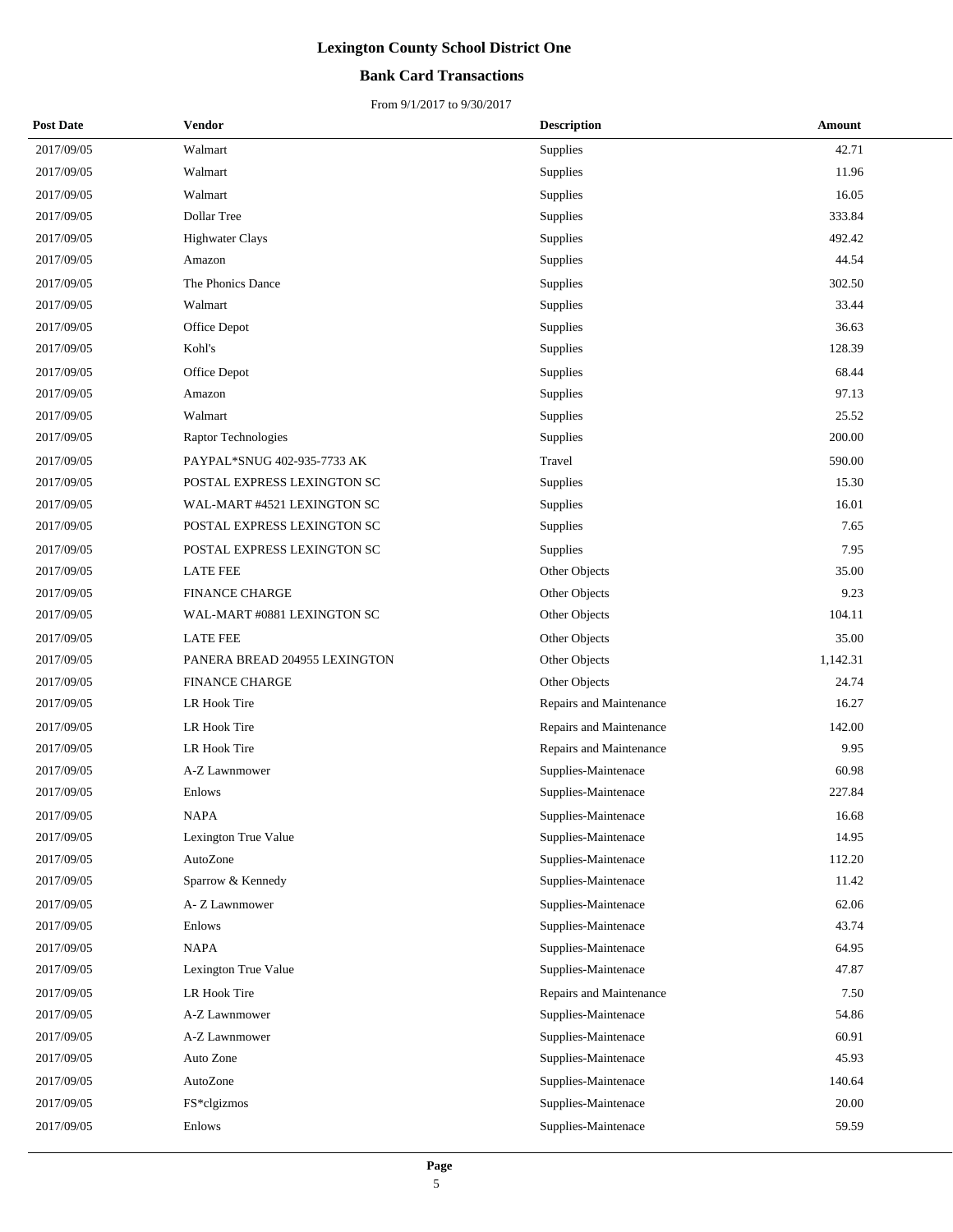#### **Bank Card Transactions**

| <b>Post Date</b> | <b>Vendor</b>          | <b>Description</b>         | Amount    |
|------------------|------------------------|----------------------------|-----------|
| 2017/09/05       | A-Z Lawnmower          | Supplies-Maintenace        | 88.71     |
| 2017/09/05       | A-Z Lawnmower          | Supplies-Maintenace        | 76.98     |
| 2017/09/05       | A-Z Lawnmower          | Supplies-Maintenace        | 16.14     |
| 2017/09/05       | Sparrow & Kennedy      | Supplies-Maintenace        | 39.40     |
| 2017/09/05       | Lowe's                 | Supplies                   | 17.08     |
| 2017/09/05       | Shoppe                 | Supplies                   | 48.74     |
| 2017/09/05       | Shoppe                 | Supplies                   | 49.32     |
| 2017/09/05       | A-Z Lawnmower          | Supplies-Maintenace        | 60.91     |
| 2017/09/05       | A-Z Lawnmower          | Supplies-Maintenace        | 38.61     |
| 2017/09/05       | A-Z Lawnmower          | Repairs and Maintenance    | 60.80     |
| 2017/09/05       | Lexington True Value   | Supplies-Maintenace        | 13.38     |
| 2017/09/05       | A-Z Lawnmower          | Supplies-Maintenace        | 256.81    |
| 2017/09/05       | Lowe's                 | Supplies                   | 77.90     |
| 2017/09/05       | Pitt Stop              | Supplies                   | 40.79     |
| 2017/09/05       | Pitt Stop              | Supplies                   | 29.92     |
| 2017/09/05       | Lowes                  | Supplies                   | 85.51     |
| 2017/09/05       | Pitts Stop             | Supplies                   | 33.34     |
| 2017/09/05       | Pitt Stop              | Supplies                   | 40.73     |
| 2017/09/05       | Northern Tool          | Supplies-Maintenace        | 235.39    |
| 2017/09/05       | A-Z Lawnmower          | Supplies-Maintenace        | 26.96     |
| 2017/09/05       | A-Z Lawnmower          | Supplies-Maintenace        | 292.91    |
| 2017/09/05       | AutoZone               | Supplies-Maintenace        | 31.40     |
| 2017/09/05       | A-Z Lawnmower          | Supplies-Maintenace        | 181.90    |
| 2017/09/05       | Sparrow & Kennedy      | Supplies-Maintenace        | 73.02     |
| 2017/09/05       | <b>NAPA</b>            | Supplies-Maintenace        | 70.50     |
| 2017/09/05       | Lexington True Value   | Supplies-Maintenace        | 6.17      |
| 2017/09/05       | Clipart.com            | Software Renewal/Agreemen  | 139.95    |
| 2017/09/05       | <b>QUIA</b>            | Software Renewal/Agreemen  | 49.00     |
| 2017/09/05       | FastSpringSoftware.com | Software Renewal/Agreemen  | 19.99     |
| 2017/09/05       | Amazon                 | Supplies                   | $-185.12$ |
| 2017/09/05       | Amazon                 | Supplies                   | 18.47     |
| 2017/09/05       | Amazon                 | Supplies                   | 61.45     |
| 2017/09/05       | Office Depot           | Supplies                   | 48.76     |
| 2017/09/05       | Amazon                 | Supplies                   | 39.86     |
| 2017/09/05       | Amazon                 | Supplies                   | 22.58     |
| 2017/09/05       | Office Depot           | Supplies                   | 235.90    |
| 2017/09/05       | Amazon                 | Supplies                   | 12.66     |
| 2017/09/05       | Amazon                 | Supplies                   | 190.80    |
| 2017/09/05       | Office Depot           | Supplies                   | 67.40     |
| 2017/09/05       | Pearson Education      | Supplies                   | 24.33     |
| 2017/09/05       | The State Paper        | Periodicals                | 8.95      |
| 2017/09/05       | Amazon                 | <b>Technology Supplies</b> | 129.48    |
| 2017/09/05       | Amazon                 | <b>Technology Supplies</b> | 84.94     |
| 2017/09/05       | Jim Hudson Ford        | Repairs and Maintenance    | 279.89    |
| 2017/09/05       | Lowes                  | Supplies                   | 49.65     |
|                  |                        |                            |           |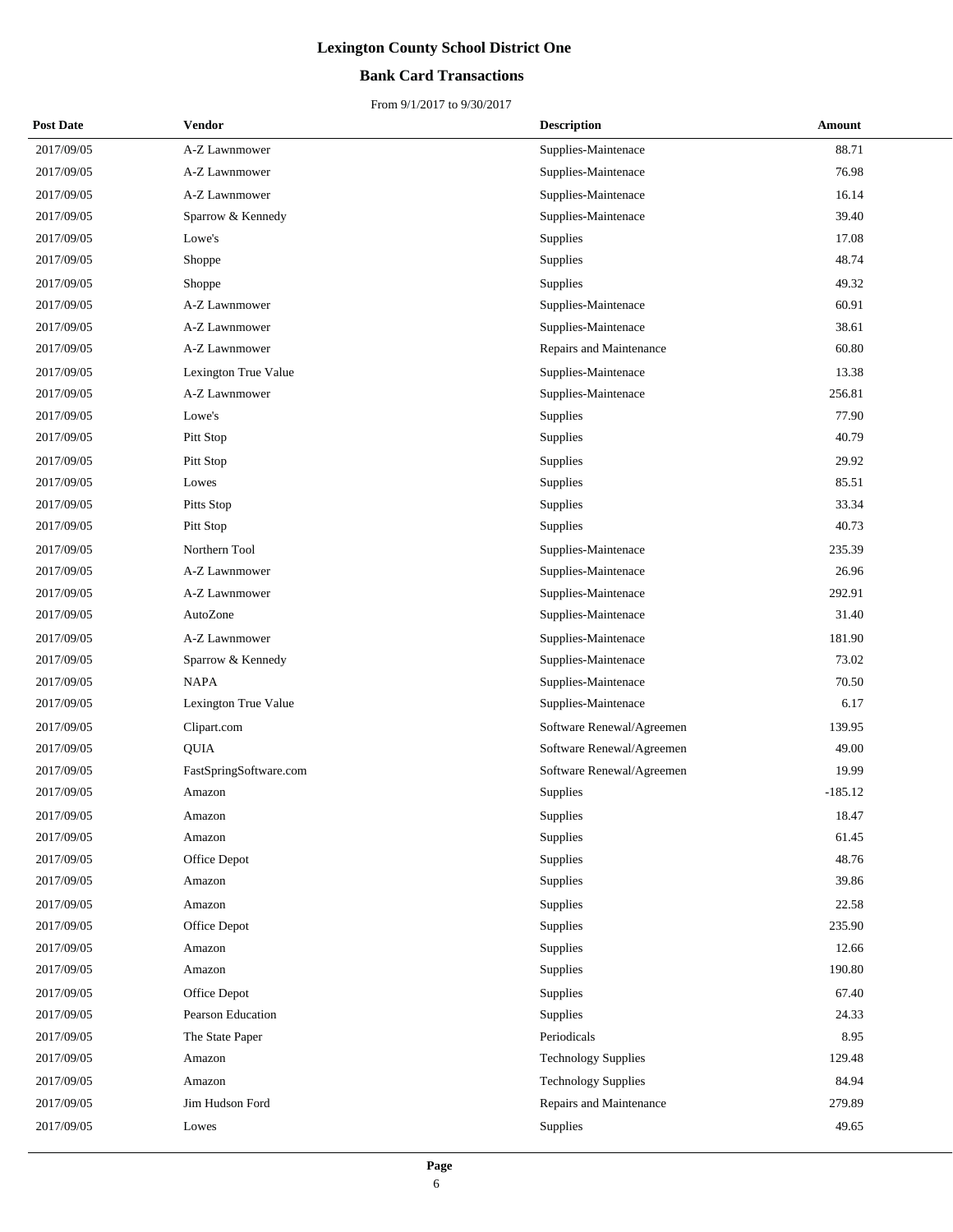#### **Bank Card Transactions**

| <b>Post Date</b> | <b>Vendor</b>                 | <b>Description</b> | Amount   |
|------------------|-------------------------------|--------------------|----------|
| 2017/09/05       | Walgreens                     | Supplies           | 4.26     |
| 2017/09/05       | Walmart                       | Supplies           | 42.38    |
| 2017/09/05       | Office Depot                  | Supplies           | 28.88    |
| 2017/09/05       | Walgreens                     | Supplies           | 15.70    |
| 2017/09/05       | Office Depot                  | Supplies           | 48.12    |
| 2017/09/05       | Amazon                        | Supplies           | 142.16   |
| 2017/09/05       | School Nutrition Association  | Dues and Fees      | 13.00    |
| 2017/09/05       | The Chocolate Monkey          | Other Objects      | 27.96    |
| 2017/09/05       | True Value                    | Supplies           | 27.84    |
| 2017/09/05       | True Value                    | Supplies           | 26.72    |
| 2017/09/05       | <b>United Refrigeration</b>   | Supplies           | 58.13    |
| 2017/09/05       | Pro Kitchen Onlin             | Supplies           | 290.97   |
| 2017/09/05       | City Electric Repair          | Supplies           | 157.55   |
| 2017/09/05       | Amazon                        | Supplies           | 62.67    |
| 2017/09/05       | Johnstone Supply              | Supplies           | 284.71   |
| 2017/09/05       | Webstaurant Store             | Supplies           | 209.42   |
| 2017/09/05       | Amazon                        | Supplies           | 125.34   |
| 2017/09/05       | Electrical Control and Supply | Supplies           | 310.14   |
| 2017/09/05       | City Electric Repair          | Supplies           | 107.94   |
| 2017/09/05       | City Electric Repair          | Supplies           | $-74.51$ |
| 2017/09/05       | Johnstone Supply              | Supplies           | 15.31    |
| 2017/09/05       | United Refrigeration          | Supplies           | 434.19   |
| 2017/09/05       | Pro Kitchen                   | Supplies           | 212.12   |
| 2017/09/05       | <b>United Refrigeration</b>   | Supplies           | 243.58   |
| 2017/09/05       | Johnstone Supply              | Supplies           | 612.06   |
| 2017/09/05       | City Electric Repair          | Supplies           | 100.61   |
| 2017/09/05       | City Electric Supply          | Supplies           | 74.90    |
| 2017/09/05       | Whaley Parts and Supply       | Supplies           | 56.48    |
| 2017/09/05       | Oswald Wholesale Lumber       | Pupil Activity     | 183.19   |
| 2017/09/05       | Lowes                         | Pupil Activity     | 36.75    |
| 2017/09/05       | Flocabulary                   | Pupil Activity     | 96.00    |
| 2017/09/05       | Office Depot                  | Pupil Activity     | 80.25    |
| 2017/09/05       | Time for Kids                 | Pupil Activity     | 643.50   |
| 2017/09/05       | West Music                    | Pupil Activity     | 396.01   |
| 2017/09/05       | IXL                           | Pupil Activity     | 449.00   |
| 2017/09/05       | IXL                           | Pupil Activity     | 419.00   |
| 2017/09/05       | Arbor Scientific              | Pupil Activity     | 246.28   |
| 2017/09/05       | Amazon Mktplace               | Pupil Activity     | 136.82   |
| 2017/09/05       | <b>Educational Wonderland</b> | Pupil Activity     | 97.33    |
| 2017/09/05       | Doubletree                    | Pupil Activity     | 550.35   |
| 2017/09/05       | Doubletree                    | Pupil Activity     | 550.35   |
| 2017/09/05       | Doubletree                    | Pupil Activity     | 550.35   |
| 2017/09/05       | Doubletree                    | Pupil Activity     | 550.35   |
| 2017/09/05       | Doubletree                    | Pupil Activity     | 550.35   |
| 2017/09/05       | Doubletree                    | Pupil Activity     | 183.45   |
|                  |                               |                    |          |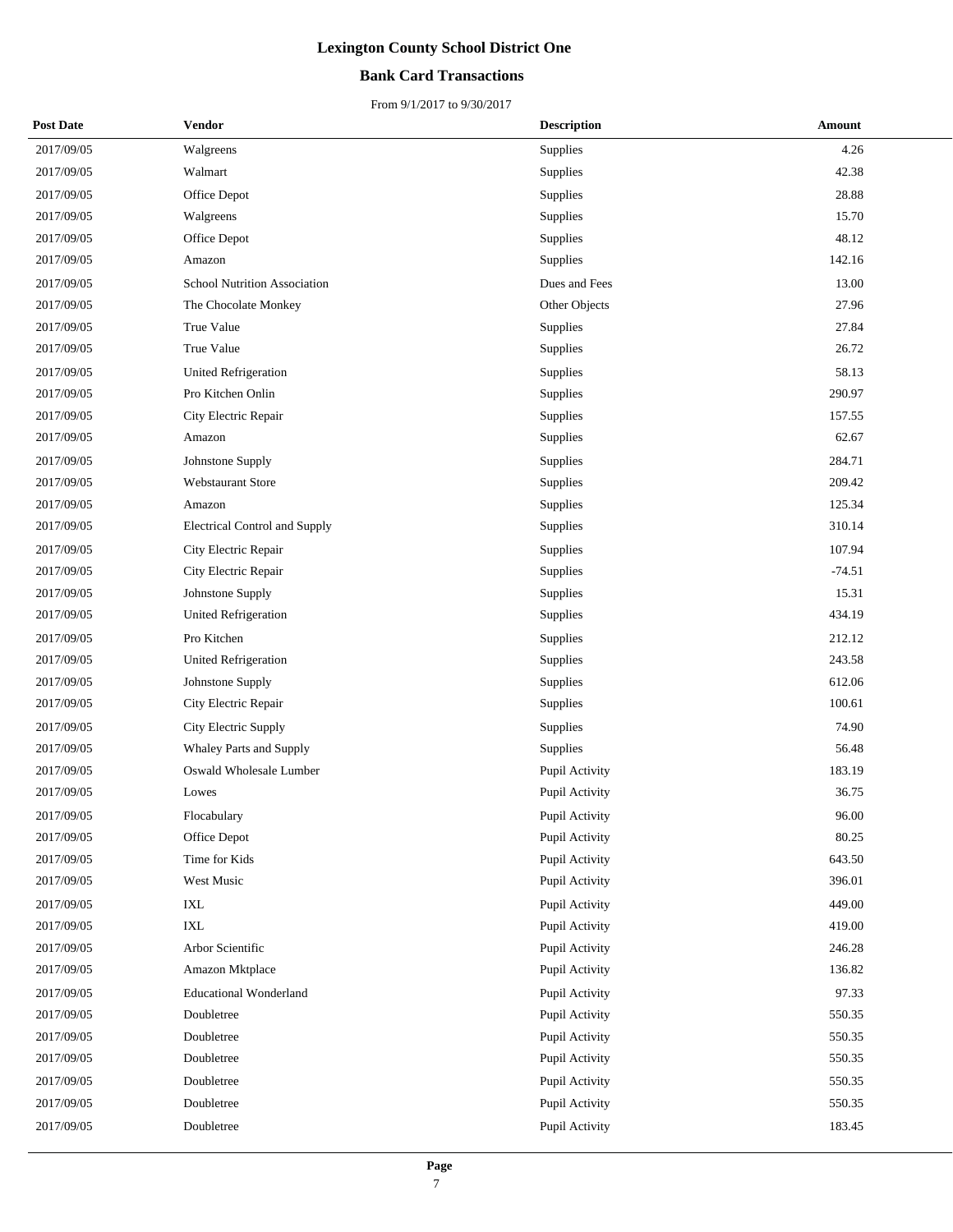#### **Bank Card Transactions**

| <b>Post Date</b> | <b>Vendor</b>             | <b>Description</b> | Amount     |
|------------------|---------------------------|--------------------|------------|
| 2017/09/05       | Walmart                   | Pupil Activity     | 48.49      |
| 2017/09/05       | Tennis Express            | Pupil Activity     | 399.60     |
| 2017/09/05       | Amazon                    | Pupil Activity     | 149.00     |
| 2017/09/06       | Smart Sign                | Supplies           | 220.00     |
| 2017/09/06       | Wal Mart                  | Supplies           | 38.89      |
| 2017/09/06       | Wal Mart                  | Supplies           | 70.30      |
| 2017/09/06       | School Health             | Supplies           | 158.79     |
| 2017/09/06       | Smart Sign                | <b>Supplies</b>    | 220.20     |
| 2017/09/06       | HomeGoods                 | Supplies           | 116.56     |
| 2017/09/06       | Walmart                   | Supplies           | 24.14      |
| 2017/09/06       | Amazon                    | Supplies           | 281.76     |
| 2017/09/06       | Amazon.com                | Supplies           | 199.00     |
| 2017/09/06       | Smart Sign                | Supplies           | 207.00     |
| 2017/09/06       | Wal Mart                  | Supplies           | 28.89      |
| 2017/09/06       | Wal Mart                  | Supplies           | 99.75      |
| 2017/09/06       | Dollar Tree Store         | Supplies           | 38.38      |
| 2017/09/06       | <b>UBER</b>               | Travel             | 19.49      |
| 2017/09/06       | <b>UBER</b>               | Travel             | 29.37      |
| 2017/09/06       | <b>American Airlines</b>  | Travel             | 50.00      |
| 2017/09/06       | American Airlines         | Travel             | 50.00      |
| 2017/09/06       | Hilton Hotel              | Travel             | 952.90     |
| 2017/09/06       | Amazon                    | Supplies           | 160.00     |
| 2017/09/06       | Hobby Lobby               | Supplies           | 52.91      |
| 2017/09/06       | <b>Dollar Tree Stores</b> | Supplies           | 22.47      |
| 2017/09/06       | Amazon                    | Supplies           | 44.16      |
| 2017/09/06       | Amazon                    | Supplies           | 666.24     |
| 2017/09/06       | Amazon                    | Supplies           | 720.02     |
| 2017/09/06       | <b>Dollar Tree Stores</b> | Supplies           | 13.91      |
| 2017/09/06       | Five Below Harbison       | Supplies           | 8.56       |
| 2017/09/06       | Amazon                    | Supplies           | 333.75     |
| 2017/09/06       | School Health             | Supplies           | $200.00\,$ |
| 2017/09/06       | School Health Corp        | Supplies           | 171.13     |
| 2017/09/06       | Amazon.com                | Supplies           | 18.18      |
| 2017/09/06       | Demco                     | Supplies           | 90.91      |
| 2017/09/06       | Office Depot              | Supplies           | 94.94      |
| 2017/09/06       | Roses                     | Supplies           | 132.79     |
| 2017/09/06       | Wal Mart                  | Supplies           | 97.95      |
| 2017/09/06       | Amazon.Com                | Supplies           | 44.91      |
| 2017/09/06       | Amazon.Com                | Supplies           | 22.90      |
| 2017/09/06       | Amazon.Com                | Supplies           | 17.96      |
| 2017/09/06       | Amazon.Com                | Supplies           | 27.94      |
| 2017/09/06       | Best Buy                  | Supplies           | 26.19      |
| 2017/09/06       | Ed Smith Lumber           | Supplies           | 38.52      |
| 2017/09/06       | Sherwin-Williams Paint    | Supplies           | 43.84      |
| 2017/09/06       | Ed Smith Lumber           | Supplies           | 57.72      |
|                  |                           |                    |            |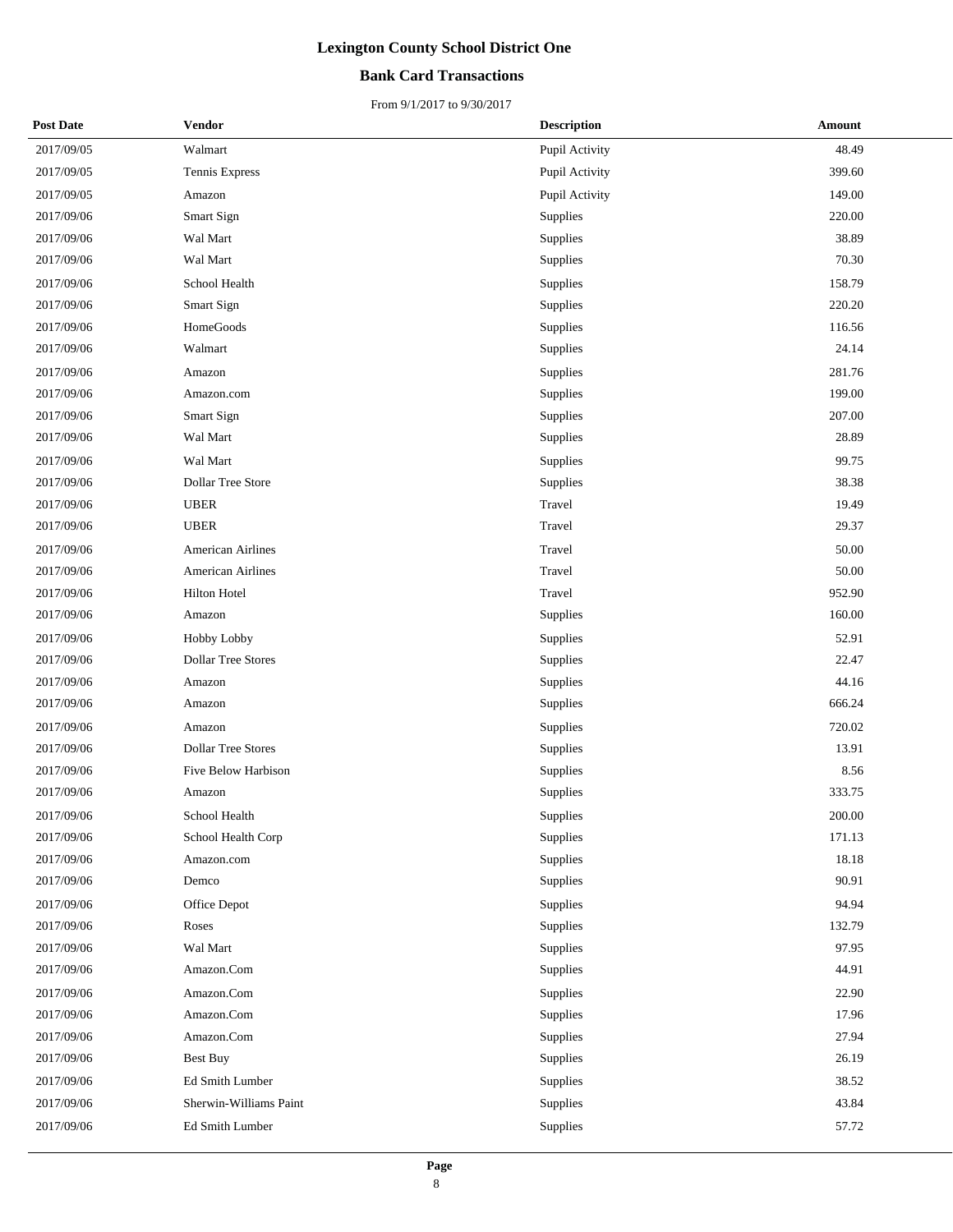#### **Bank Card Transactions**

| <b>Post Date</b> | <b>Vendor</b>              | <b>Description</b> | <b>Amount</b> |
|------------------|----------------------------|--------------------|---------------|
| 2017/09/06       | Town & Country             | Supplies           | 25.00         |
| 2017/09/06       | Ed Smith Lumber            | Supplies           | 19.68         |
| 2017/09/06       | Home Depot                 | Supplies           | 31.95         |
| 2017/09/06       | Ed Smith Lumber            | Supplies           | 51.47         |
| 2017/09/06       | Town & Country             | Supplies           | 100.00        |
| 2017/09/06       | Ed Smith Lumber            | Supplies           | 49.78         |
| 2017/09/06       | Town & Country             | Supplies           | 74.97         |
| 2017/09/06       | LOWE's                     | Supplies           | 112.18        |
| 2017/09/06       | Town & Country             | Supplies           | 100.01        |
| 2017/09/06       | Lowe's                     | Supplies           | 98.25         |
| 2017/09/06       | Lowe's                     | Supplies           | 34.15         |
| 2017/09/06       | Horse Sense                | Supplies           | 40.62         |
| 2017/09/06       | Lowe's                     | Supplies           | 122.55        |
| 2017/09/06       | Lowe's                     | Supplies           | 124.48        |
| 2017/09/06       | Lowe's                     | Supplies           | 50.74         |
| 2017/09/06       | Lowe's                     | Supplies           | 80.85         |
| 2017/09/06       | <b>Quick Pantry</b>        | Supplies           | 15.00         |
| 2017/09/06       | Wal Mart                   | Supplies           | 87.83         |
| 2017/09/06       | <b>Advanced Auto Parts</b> | Supplies           | 36.22         |
| 2017/09/06       | Quick Serve                | Supplies           | 56.00         |
| 2017/09/06       | Lowe's Foods               | Supplies           | 44.83         |
| 2017/09/06       | Ed Smith Lumber            | Supplies           | 26.22         |
| 2017/09/06       | Derricks Service Center    | Supplies           | 48.47         |
| 2017/09/06       | Murphy Express             | Supplies           | 37.98         |
| 2017/09/06       | <b>US Post Office</b>      | Supplies           | 499.80        |
| 2017/09/06       | The UPS Store              | Supplies           | 628.46        |
| 2017/09/06       | <b>JW</b> Pepper           | Pupil Activity     | 12.95         |
| 2017/09/06       | Walmart                    | Pupil Activity     | 37.37         |
| 2017/09/06       | Derrick's Service Center   | Pupil Activity     | 39.69         |
| 2017/09/06       | Ole Time Meat Market       | Pupil Activity     | 175.75        |
| 2017/09/06       | Wal-Mart                   | Pupil Activity     | 90.78         |
| 2017/09/06       | <b>SC</b> Milesplit        | Pupil Activity     | 48.00         |
| 2017/09/07       | ID Wholesaler              | Supplies           | 130.00        |
| 2017/09/07       | Atlas Pen & Pencil         | Supplies           | 138.12        |
| 2017/09/07       | Walmart                    | Supplies           | 230.93        |
| 2017/09/07       | Walmart                    | Supplies           | 286.71        |
| 2017/09/07       | Lowes                      | Supplies           | 188.57        |
| 2017/09/07       | Walmart                    | Supplies           | 26.56         |
| 2017/09/07       | Walmart                    | Pupil Activity     | 13.36         |
| 2017/09/07       | Exxon Mobile               | Pupil Activity     | 30.11         |
| 2017/09/07       | Exxon Mobile               | Pupil Activity     | $31.00\,$     |
| 2017/09/07       | Exxon Mobile               | Pupil Activity     | 35.00         |
| 2017/09/07       | Hi-Pod                     | Pupil Activity     | 145.00        |
| 2017/09/07       | Exxon Mobile               | Pupil Activity     | 31.00         |
| 2017/09/07       | <b>Tiffin Athletic</b>     | Pupil Activity     | 444.00        |
|                  |                            |                    |               |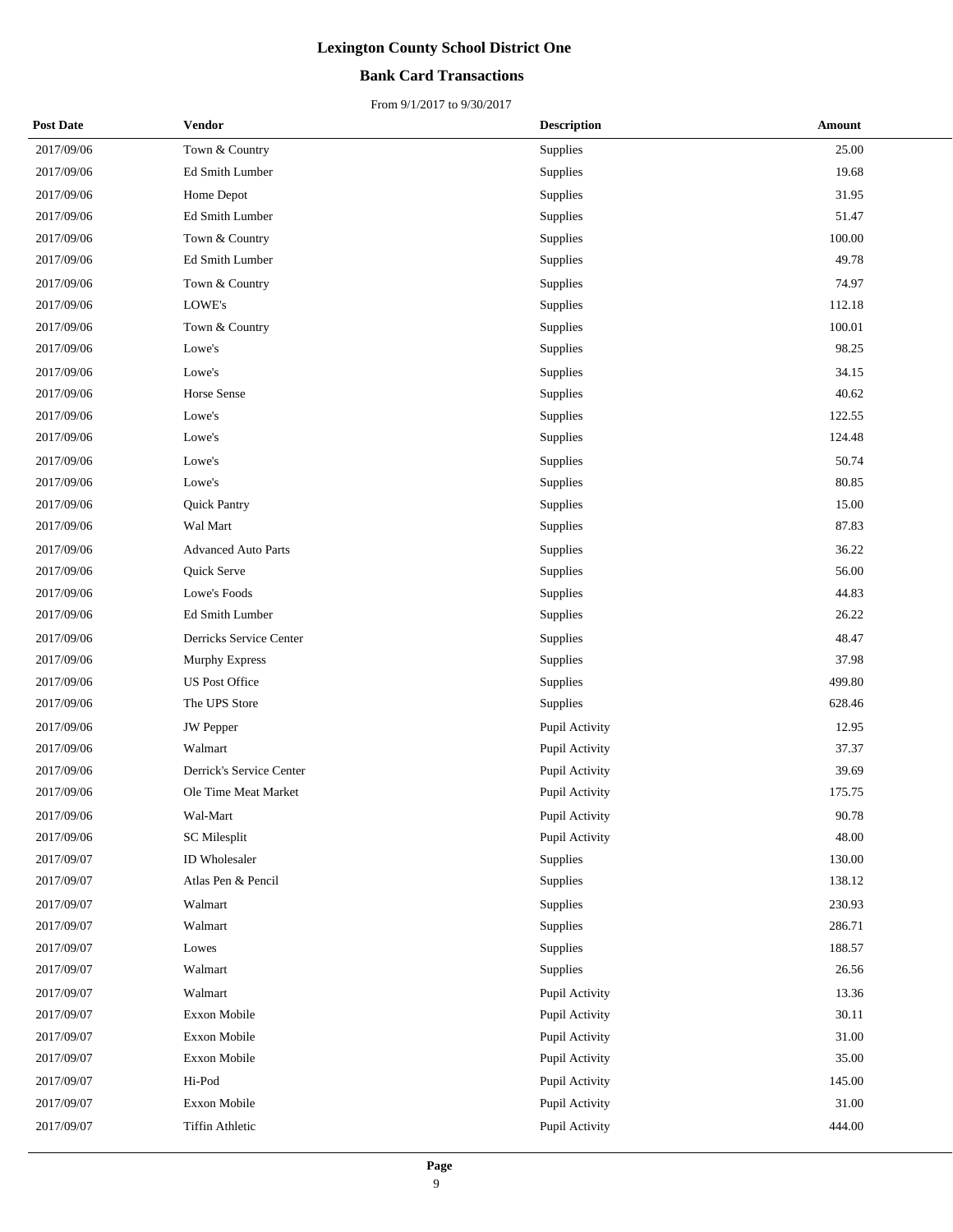#### **Bank Card Transactions**

| <b>Post Date</b> | <b>Vendor</b>                  | <b>Description</b>        | Amount    |
|------------------|--------------------------------|---------------------------|-----------|
| 2017/09/07       | Credit Voucher                 | Pupil Activity            | $-286.00$ |
| 2017/09/07       | <b>Fleet Landing</b>           | Pupil Activity            | 325.00    |
| 2017/09/07       | Lowes Food                     | Pupil Activity            | 24.95     |
| 2017/09/21       | Amazon.com                     | Supplies                  | 102.10    |
| 2017/09/21       | Amazon.com                     | Supplies                  | 31.90     |
| 2017/09/21       | Office Depot                   | Supplies                  | 53.30     |
| 2017/09/21       | Amazon                         | Supplies                  | 46.14     |
| 2017/09/21       | Office Depot                   | Supplies                  | 90.91     |
| 2017/09/21       | Office Depot                   | Supplies                  | 42.78     |
| 2017/09/21       | Amazon                         | Supplies                  | 16.74     |
| 2017/09/21       | Amazon                         | Supplies                  | 28.31     |
| 2017/09/21       | Office Depot                   | Supplies                  | 11.75     |
| 2017/09/21       | Office Depot                   | Supplies                  | 76.70     |
| 2017/09/21       | Office Depot                   | Supplies                  | 73.24     |
| 2017/09/21       | Amazon                         | Supplies                  | 31.02     |
| 2017/09/21       | Pope Instrument                | Supplies                  | 119.16    |
| 2017/09/21       | Office Depot                   | Supplies                  | 77.83     |
| 2017/09/21       | Amazon                         | Supplies                  | 41.98     |
| 2017/09/21       | Evan Moor                      | Supplies                  | 119.96    |
| 2017/09/21       | Amazon                         | Supplies                  | 246.75    |
| 2017/09/21       | Gongs Unlimited                | Supplies                  | 126.00    |
| 2017/09/21       | Office Depot                   | Supplies                  | 173.88    |
| 2017/09/21       | Amazon                         | Supplies                  | 88.29     |
| 2017/09/21       | Woodwind                       | Supplies                  | 25.32     |
| 2017/09/21       | Amazon                         | Supplies                  | 161.95    |
| 2017/09/21       | Office Depot                   | Supplies                  | 376.07    |
| 2017/09/21       | Woodwind                       | Supplies                  | 12.16     |
| 2017/09/21       | Gilbert Post Office            | Supplies                  | 196.00    |
| 2017/09/21       | Amazon.com                     | Supplies                  | 42.18     |
| 2017/09/21       | Amazon.com                     | Supplies                  | 102.10    |
| 2017/09/21       | Walmart                        | Supplies                  | 59.73     |
| 2017/09/21       | Walmart                        | Supplies                  | 90.49     |
| 2017/09/21       | <b>Enchanted Learning</b>      | Software Renewal/Agreemen | 36.00     |
| 2017/09/21       | Amazon.com                     | Supplies                  | 31.44     |
| 2017/09/21       | Amazon.com                     | Supplies                  | 64.97     |
| 2017/09/21       | Amazon.com                     | Supplies                  | 100.93    |
| 2017/09/21       | Amazon.com                     | Supplies                  | 44.44     |
| 2017/09/21       | Upper Midlands Rural Health Ne | Travel                    | 90.00     |
| 2017/09/21       | Derrick's Service Ctr.         | Supplies                  | 35.45     |
| 2017/09/21       | Ed Smith Lumber                | Supplies                  | 20.31     |
| 2017/09/21       | Ed Smith Lumber                | Supplies                  | 9.36      |
| 2017/09/21       | Price Country Store            | Supplies                  | 131.60    |
| 2017/09/21       | Ed Smith Lumber                | Supplies                  | 27.12     |
| 2017/09/21       | Dollar General                 | Supplies                  | 4.00      |
| 2017/09/21       | Shell                          | Supplies                  | 39.98     |
|                  |                                |                           |           |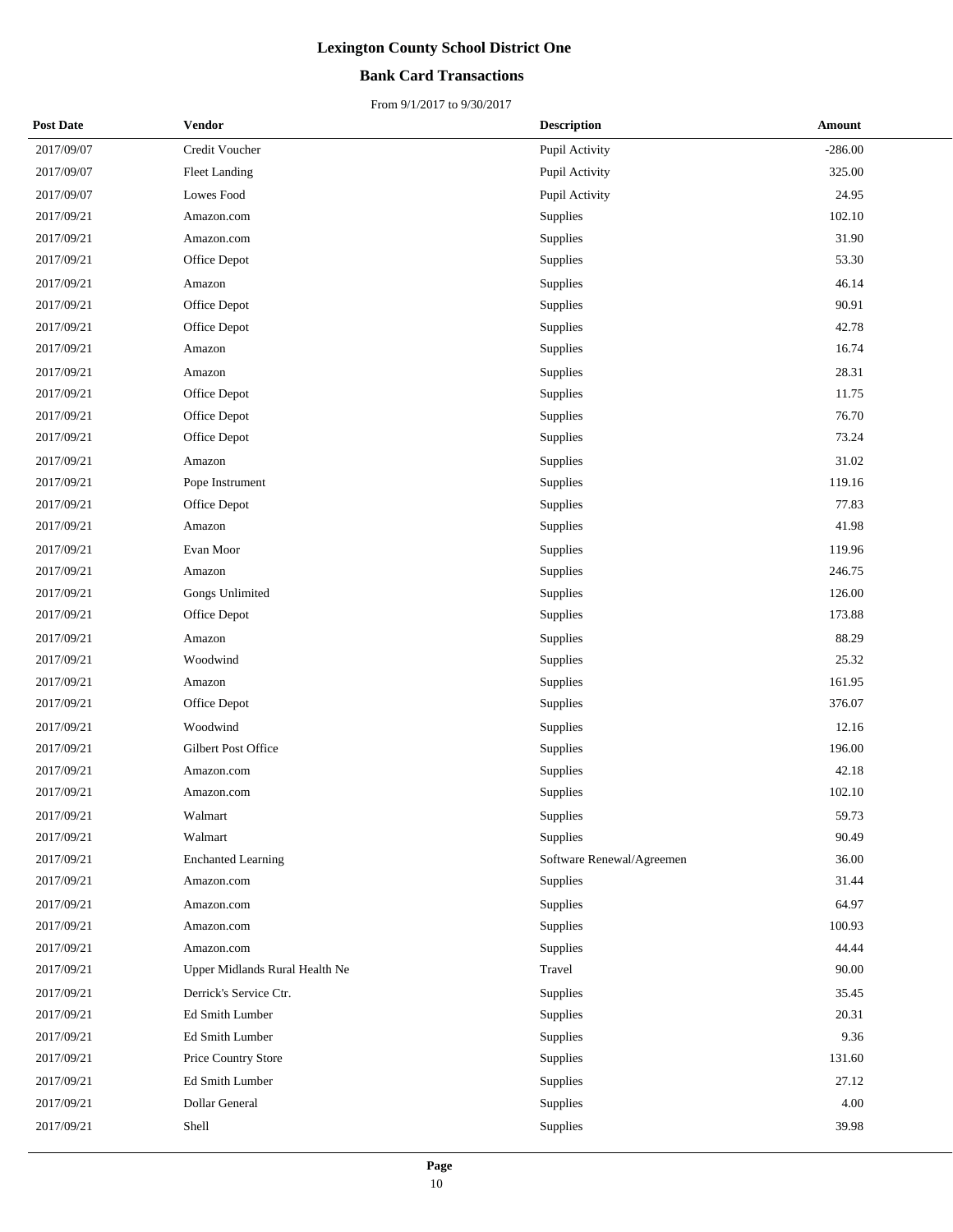#### **Bank Card Transactions**

| <b>Post Date</b> | <b>Vendor</b>                  | <b>Description</b>         | Amount |
|------------------|--------------------------------|----------------------------|--------|
| 2017/09/21       | Murphys                        | Supplies                   | 15.89  |
| 2017/09/21       | Lowe's                         | Supplies                   | 49.92  |
| 2017/09/21       | Walmart                        | Pupil Activity             | 30.94  |
| 2017/09/21       | Amazon.com                     | Pupil Activity             | 51.54  |
| 2017/09/21       | Flocabulary                    | Pupil Activity             | 96.00  |
| 2017/09/21       | Flocabulary                    | Pupil Activity             | 96.00  |
| 2017/09/21       | Walmart                        | Pupil Activity             | 23.98  |
| 2017/09/21       | Amazon                         | Pupil Activity             | 57.54  |
| 2017/09/21       | Amazon                         | Pupil Activity             | 25.80  |
| 2017/09/21       | Walmart                        | Pupil Activity             | 144.97 |
| 2017/09/21       | Walmart                        | Pupil Activity             | 32.90  |
| 2017/09/21       | Audible                        | Pupil Activity             | 3.95   |
| 2017/09/21       | Walmart                        | Pupil Activity             | 67.19  |
| 2017/09/21       | Walmart                        | Pupil Activity             | 16.85  |
| 2017/09/21       | Office Depot                   | Pupil Activity             | 16.22  |
| 2017/09/21       | Lego                           | Pupil Activity             | 94.43  |
| 2017/09/21       | <b>Austin Classical Guitar</b> | Pupil Activity             | 150.00 |
| 2017/09/21       | iCivics                        | Pupil Activity             | 183.88 |
| 2017/09/21       | Lowes                          | Pupil Activity             | 5.05   |
| 2017/09/21       | Walmart                        | Pupil Activity             | 30.45  |
| 2017/09/21       | Walmart                        | Pupil Activity             | 9.53   |
| 2017/09/21       | Murphy Express                 | Pupil Activity             | 23.47  |
| 2017/09/21       | Lowes                          | Pupil Activity             | 93.90  |
| 2017/09/21       | Murphy Express                 | Pupil Activity             | 22.50  |
| 2017/09/21       | Walmart                        | Pupil Activity             | 4.79   |
| 2017/09/21       | Harbor Freight                 | Pupil Activity             | 23.52  |
| 2017/09/21       | <b>Murphy Express</b>          | Pupil Activity             | 14.92  |
| 2017/09/21       | Walmart                        | Pupil Activity             | 61.26  |
| 2017/09/21       | Marcos Pizza                   | Pupil Activity             | 293.00 |
| 2017/09/21       | Bi Lo                          | Pupil Activity             | 52.56  |
| 2017/09/21       | Walmart                        | Pupil Activity             | 47.44  |
| 2017/09/21       | <b>BSN</b> Sports              | Pupil Activity             | 249.20 |
| 2017/09/22       | PinMart                        | Supplies                   | 286.00 |
| 2017/09/22       | Amazon                         | Supplies                   | 41.52  |
| 2017/09/22       | Safety Gear                    | Supplies                   | 56.86  |
| 2017/09/22       | ASCD                           | Supplies                   | 103.64 |
| 2017/09/22       | Raptor                         | Supplies                   | 200.00 |
| 2017/09/22       | <b>JW</b> Pepper               | Supplies                   | 10.80  |
| 2017/09/22       | Amazon                         | Supplies                   | 36.84  |
| 2017/09/22       | Amazon                         | Supplies                   | 164.66 |
| 2017/09/22       | Amazon                         | Supplies                   | 34.39  |
| 2017/09/22       | Amazon                         | Supplies                   | 41.40  |
| 2017/09/22       | Amazon                         | <b>Technology Supplies</b> | 18.11  |
| 2017/09/22       | Wenger Corporation             | Supplies                   | 63.31  |
| 2017/09/22       | Shar School Sales              | Supplies                   | 716.76 |
|                  |                                |                            |        |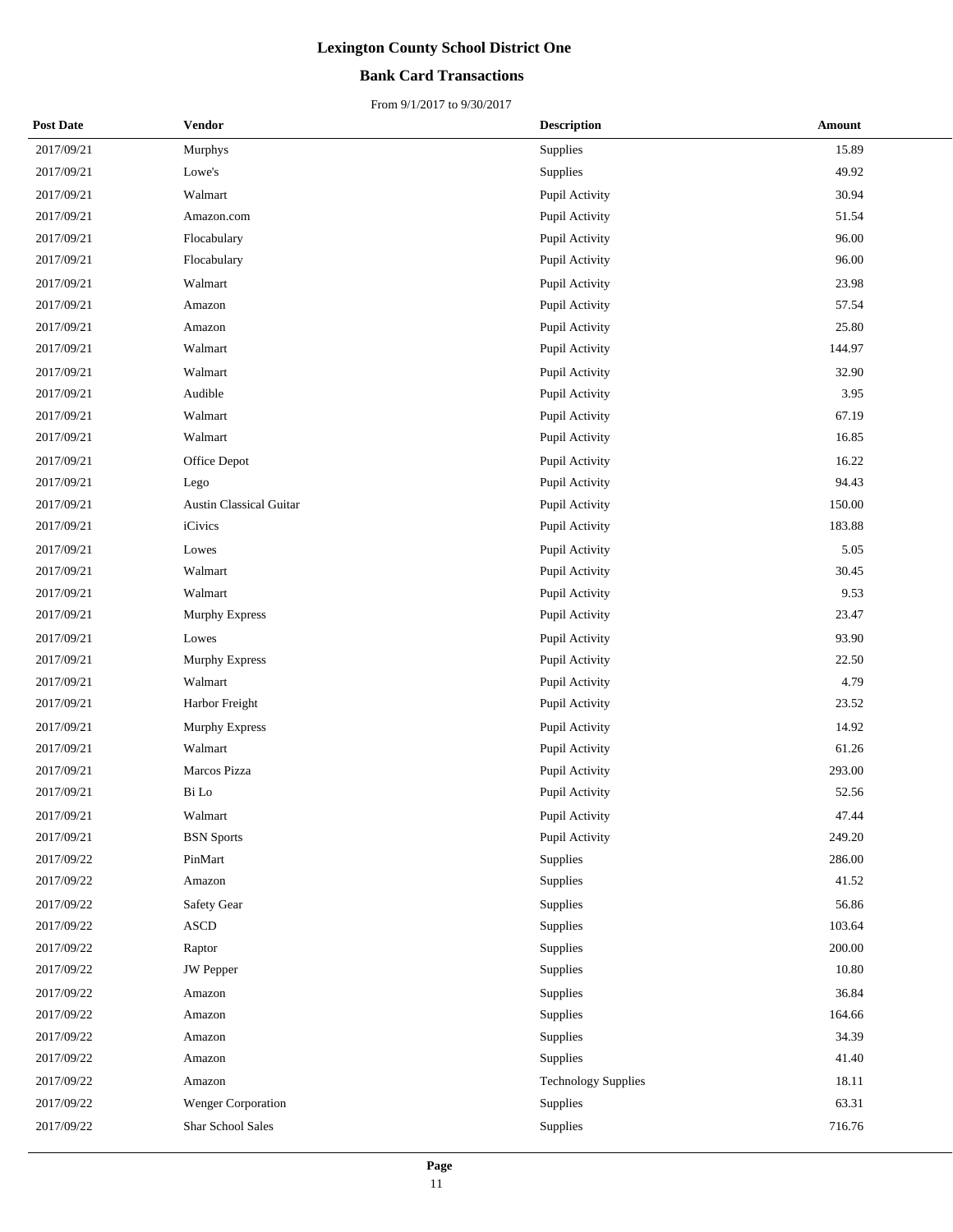#### **Bank Card Transactions**

| <b>Post Date</b> | Vendor                         | <b>Description</b>  | Amount |
|------------------|--------------------------------|---------------------|--------|
| 2017/09/22       | Paypal - SCCSS                 | Travel              | 450.00 |
| 2017/09/22       | Northern Tool                  | Supplies-Maintenace | 59.89  |
| 2017/09/22       | Lowe's                         | Supplies-Maintenace | 27.29  |
| 2017/09/22       | Sam's Club                     | Supplies-Maintenace | 42.76  |
| 2017/09/22       | Harbor Freight                 | Supplies-Maintenace | 106.95 |
| 2017/09/22       | WP Law                         | Supplies-Maintenace | 198.72 |
| 2017/09/22       | Ed Smith Lumber                | Supplies-Maintenace | 33.61  |
| 2017/09/22       | Lowe's                         | Supplies-Maintenace | 13.02  |
| 2017/09/22       | Lowe's                         | Supplies-Maintenace | 26.53  |
| 2017/09/22       | Lowe's                         | Supplies-Maintenace | 32.29  |
| 2017/09/22       | Lowe's                         | Supplies-Maintenace | 41.67  |
| 2017/09/22       | Home Depot                     | Supplies-Maintenace | 533.93 |
| 2017/09/22       | Lowe's                         | Supplies-Maintenace | 14.85  |
| 2017/09/22       | WP Law                         | Supplies-Maintenace | 361.47 |
| 2017/09/22       | Lowes                          | Supplies            | 22.73  |
| 2017/09/22       | <b>Murphy Express</b>          | Supplies            | 49.72  |
| 2017/09/22       | Lowes                          | Supplies            | 14.70  |
| 2017/09/22       | Lowes                          | Supplies            | 42.78  |
| 2017/09/22       | Lowes                          | Supplies            | 34.50  |
| 2017/09/22       | Shiffler                       | Supplies            | 306.90 |
| 2017/09/22       | SCSB Insurance Trust - Risky B | Travel              | 150.00 |
| 2017/09/22       | ASSE Region VI Professional De | Travel              | 475.00 |
| 2017/09/22       | TPM                            | Supplies            | 93.96  |
| 2017/09/22       | ASCD - Learning Transformed: 8 | Supplies            | 93.05  |
| 2017/09/22       | Amazon                         | Supplies            | 312.80 |
| 2017/09/22       | <b>Best Buy</b>                | Supplies            | 226.82 |
| 2017/09/22       | <b>ASCD</b>                    | Dues and Fees       | 59.00  |
| 2017/09/22       | <b>ASCD</b>                    | Dues and Fees       | 59.00  |
| 2017/09/22       | Eggs Up Grill                  | Other Objects       | 429.46 |
| 2017/09/22       | Ole Timey of Lexington         | Other Objects       | 155.32 |
| 2017/09/22       | Food Lion                      | Other Objects       | 110.20 |
| 2017/09/22       | Ole Timey of Lexington         | Other Objects       | 16.95  |
| 2017/09/22       | Sara Jordan Publishing         | Pupil Activity      | 399.00 |
| 2017/09/22       | Wenger Corporation             | Pupil Activity      | 79.00  |
| 2017/09/25       | AMAZON                         | Supplies            | 179.40 |
| 2017/09/25       | Pecknel Music Company          | Supplies            | 53.99  |
| 2017/09/25       | <b>AMAZON</b>                  | Supplies            | 564.30 |
| 2017/09/25       | <b>AMAZON</b>                  | Supplies            | 134.04 |
| 2017/09/25       | <b>AMAZON</b>                  | Supplies            | 564.30 |
| 2017/09/25       | PayPal SCCSS                   | Travel              | 150.00 |
| 2017/09/25       | PayPal SCCSS                   | Travel              | 150.00 |
| 2017/09/25       | Lowe's                         | Supplies            | 46.99  |
| 2017/09/25       | Lowe's                         | Supplies            | 236.71 |
| 2017/09/25       | Lowe's                         | Supplies            | 27.86  |
| 2017/09/25       | TEACHERS DISCOVERY             | Supplies            | 123.09 |
|                  |                                |                     |        |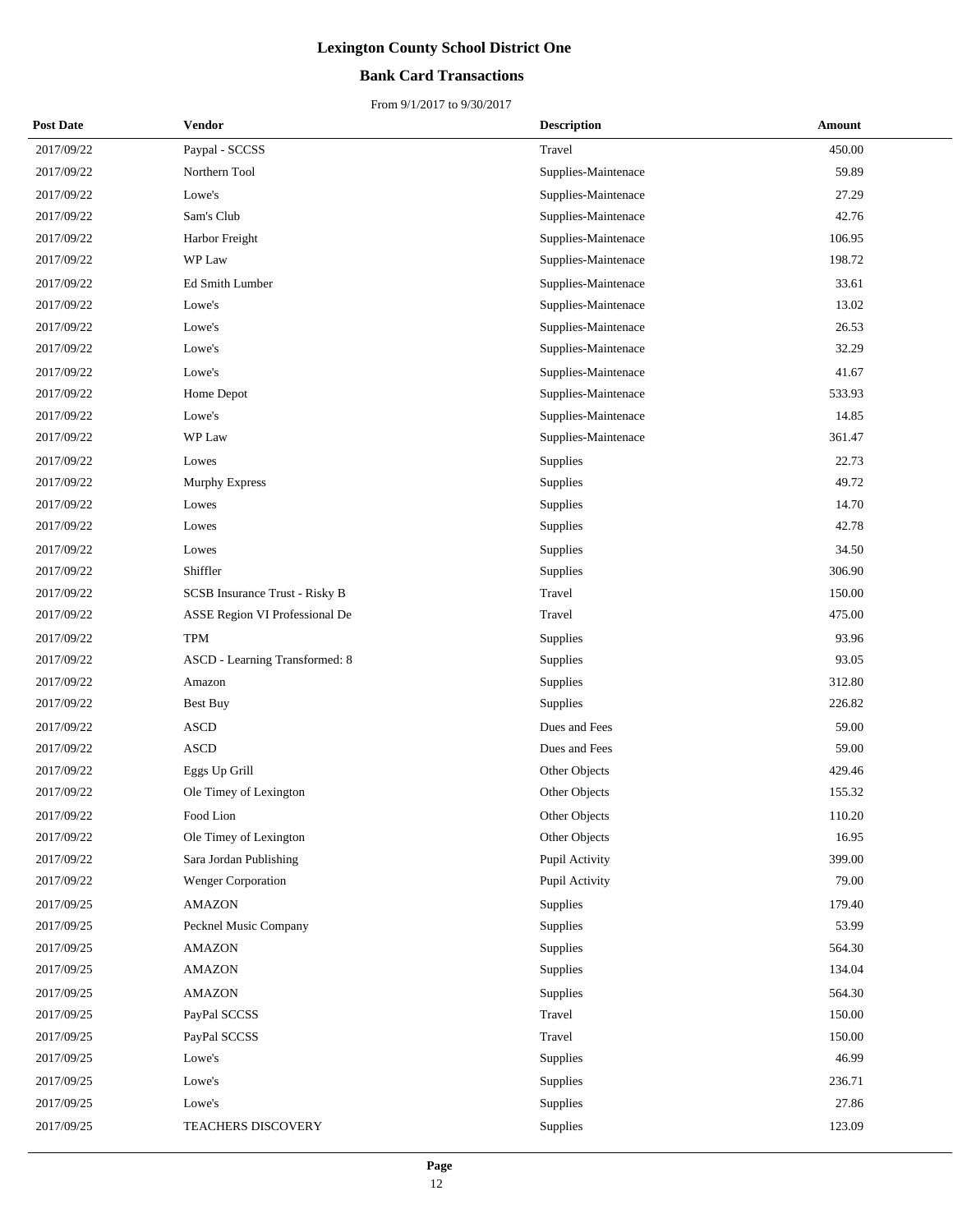#### **Bank Card Transactions**

| <b>Post Date</b> | Vendor                        | <b>Description</b>          | <b>Amount</b> |
|------------------|-------------------------------|-----------------------------|---------------|
| 2017/09/25       | TEACHERS DISCOVERY            | Supplies                    | 110.09        |
| 2017/09/25       | <b>ITEM INC</b>               | <b>Technology Supplies</b>  | 268.22        |
| 2017/09/25       | Amazon                        | Supplies                    | 2,258.40      |
| 2017/09/25       | Barnes & Noble                | Supplies                    | 1,977.02      |
| 2017/09/25       | Shell Oil                     | Supplies                    | 11.82         |
| 2017/09/25       | <b>Staples</b>                | Supplies                    | 170.09        |
| 2017/09/25       | <b>Staples</b>                | Supplies                    | 67.40         |
| 2017/09/25       | <b>USC EMALL</b>              | Pupil Transportation        | 20.00         |
| 2017/09/25       | <b>USC EMALL</b>              | <b>Pupil Transportation</b> | 20.00         |
| 2017/09/25       | USC EMALL                     | Pupil Transportation        | 20.00         |
| 2017/09/25       | <b>NAfME</b>                  | Travel                      | 128.00        |
| 2017/09/25       | <b>AMAZON</b>                 | Supplies                    | 117.75        |
| 2017/09/25       | WALMART                       | Supplies                    | 38.21         |
| 2017/09/25       | William V Macquill & Company  | Supplies                    | $-481.17$     |
| 2017/09/25       | William V MacGuill & Co       | Supplies                    | 481.17        |
| 2017/09/25       | William V Macquill & Company  | Supplies                    | 481.17        |
| 2017/09/25       | <b>NSBA</b>                   | Travel                      | 1,975.00      |
| 2017/09/25       | Marriott Resort & Spa, Myrtle | Travel                      | 347.63        |
| 2017/09/25       | <b>SCSBA</b>                  | Travel                      | 20.00         |
| 2017/09/25       | Walmart                       | Supplies                    | 21.40         |
| 2017/09/25       | TUGG.com                      | Supplies                    | 437.00        |
| 2017/09/25       | Office Depot                  | Supplies                    | 64.45         |
| 2017/09/25       | Walmart                       | Supplies                    | 72.72         |
| 2017/09/25       | Chick Fil A                   | Other Objects               | 85.88         |
| 2017/09/25       | Krispy Kreme                  | Other Objects               | 39.27         |
| 2017/09/25       | Chili's                       | Other Objects               | 41.15         |
| 2017/09/25       | Chick Fil A                   | Other Objects               | 140.82        |
| 2017/09/25       | <b>AMAZON</b>                 | Supplies                    | 607.00        |
| 2017/09/25       | <b>ACTE</b>                   | Dues and Fees               | 145.00        |
| 2017/09/25       | <b>SCASA</b>                  | Dues and Fees               | 195.00        |
| 2017/09/25       | <b>SAM'S CLUB</b>             | Supplies                    | 48.35         |
| 2017/09/25       | <b>AMAZON</b>                 | Supplies                    | 93.82         |
| 2017/09/25       | <b>LEXINGTON MPO</b>          | Supplies                    | 7.25          |
| 2017/09/25       | <b>AMAZON</b>                 | Supplies                    | 18.99         |
| 2017/09/25       | <b>SAM'S CLUB</b>             | Supplies                    | 9.67          |
| 2017/09/25       | Office Depot                  | Supplies                    | 158.72        |
| 2017/09/25       | Office Depot                  | Supplies                    | 45.99         |
| 2017/09/25       | WinSupply                     | Supplies-Maintenace         | 29.02         |
| 2017/09/25       | Shell Oil                     | Supplies-Maintenace         | 100.00        |
| 2017/09/25       | Amazon                        | Supplies-Maintenace         | 85.50         |
| 2017/09/25       | Amazon                        | Supplies-Maintenace         | 93.00         |
| 2017/09/25       | Shell Oil                     | Supplies-Maintenace         | 87.55         |
| 2017/09/25       | Shell Oil                     | Supplies-Maintenace         | 83.30         |
| 2017/09/25       | Lexington DMV                 | Supplies-Maintenace         | 34.00         |
| 2017/09/25       | Sunoco                        | Supplies-Maintenace         | 57.07         |
|                  |                               |                             |               |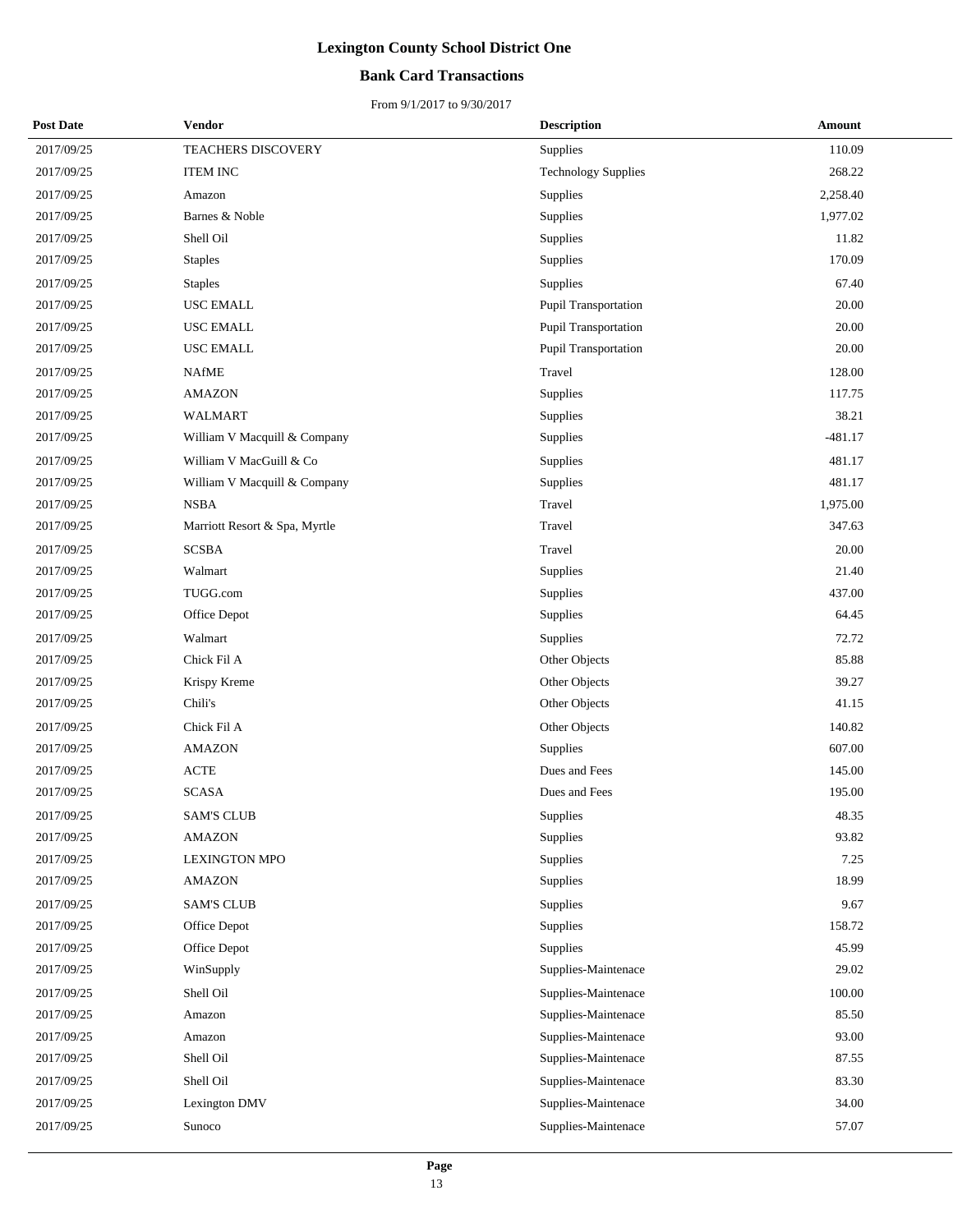#### **Bank Card Transactions**

| <b>Post Date</b> | Vendor                   | <b>Description</b>        | <b>Amount</b> |
|------------------|--------------------------|---------------------------|---------------|
| 2017/09/25       | <b>HARBOR FREIGHT</b>    | Supplies                  | 84.07         |
| 2017/09/25       | <b>CES</b>               | Supplies-Maintenace       | 125.19        |
| 2017/09/25       | <b>CES</b>               | Supplies-Maintenace       | 101.23        |
| 2017/09/25       | <b>CES</b>               | Supplies-Maintenace       | 154.02        |
| 2017/09/25       | <b>CES</b>               | Supplies-Maintenace       | 154.02        |
| 2017/09/25       | Walker Hardware LLC      | Supplies                  | 29.35         |
| 2017/09/25       | Walker Hardware          | Supplies                  | 34.24         |
| 2017/09/25       | Walker Hardware LLC      | Supplies                  | 7.00          |
| 2017/09/25       | Walker Hardware LLC      | Supplies                  | 22.44         |
| 2017/09/25       | Shell Oil                | Supplies                  | 68.74         |
| 2017/09/25       | Perry Mann               | Supplies-Maintenace       | 240.97        |
| 2017/09/25       | <b>CES</b>               | Supplies-Maintenace       | 74.65         |
| 2017/09/25       | Anixter                  | Supplies-Maintenace       | 115.23        |
| 2017/09/25       | LOWE'S                   | Supplies                  | 37.79         |
| 2017/09/25       | LOWE'S                   | Supplies                  | 9.57          |
| 2017/09/25       | <b>ADM SIGNS</b>         | Supplies                  | 77.04         |
| 2017/09/25       | SMITH & JONES JANITORIAL | Supplies                  | 62.06         |
| 2017/09/25       | <b>Batteries Plus</b>    | Supplies-Maintenace       | 101.51        |
| 2017/09/25       | Lowe's                   | Supplies-Maintenace       | 45.71         |
| 2017/09/25       | Lowe's                   | Supplies-Maintenace       | 84.64         |
| 2017/09/25       | Lowe's                   | Supplies-Maintenace       | 67.16         |
| 2017/09/25       | Lowe's                   | Supplies-Maintenace       | 59.57         |
| 2017/09/25       | Shiffler                 | Supplies-Maintenace       | 210.62        |
| 2017/09/25       | Ed Smith Lumber          | Supplies-Maintenace       | 149.75        |
| 2017/09/25       | Ed Smith Lumber          | Supplies-Maintenace       | 27.98         |
| 2017/09/25       | Ed Smith Lumber          | Supplies-Maintenace       | 108.13        |
| 2017/09/25       | <b>CES</b>               | Supplies-Maintenace       | 150.21        |
| 2017/09/25       | Lowe's Food/Gas          | Supplies                  | 52.15         |
| 2017/09/25       | Lowe's                   | Supplies                  | 61.91         |
| 2017/09/25       | Lowes                    | Supplies                  | 34.60         |
| 2017/09/25       | Target                   | Supplies                  | 18.15         |
| 2017/09/25       | Murphy Express           | Supplies                  | 40.19         |
| 2017/09/25       | <b>Murphy Express</b>    | Supplies                  | 37.51         |
| 2017/09/25       | Lowes                    | Supplies                  | 51.49         |
| 2017/09/25       | Lowe's                   | Supplies-Maintenace       | 80.54         |
| 2017/09/25       | Lowe's                   | Supplies-Maintenace       | 40.32         |
| 2017/09/25       | Perry Mann               | Supplies-Maintenace       | 250.01        |
| 2017/09/25       | Franks Discount Tire     | Repairs and Maintenance   | 162.89        |
| 2017/09/25       | Franks Discount Tire     | Repairs and Maintenance   | 74.36         |
| 2017/09/25       | <b>NSBA</b>              | Travel                    | 395.00        |
| 2017/09/25       | <b>Fast Spring</b>       | Software Renewal/Agreemen | 59.00         |
| 2017/09/25       | Cleverbridge             | Software Renewal/Agreemen | 139.85        |
| 2017/09/25       | Cleverbridge             | Software Renewal/Agreemen | 139.85        |
| 2017/09/25       | The Home Depot           | Supplies                  | 20.69         |
| 2017/09/25       | The Home Depot           | Supplies                  | 21.34         |
|                  |                          |                           |               |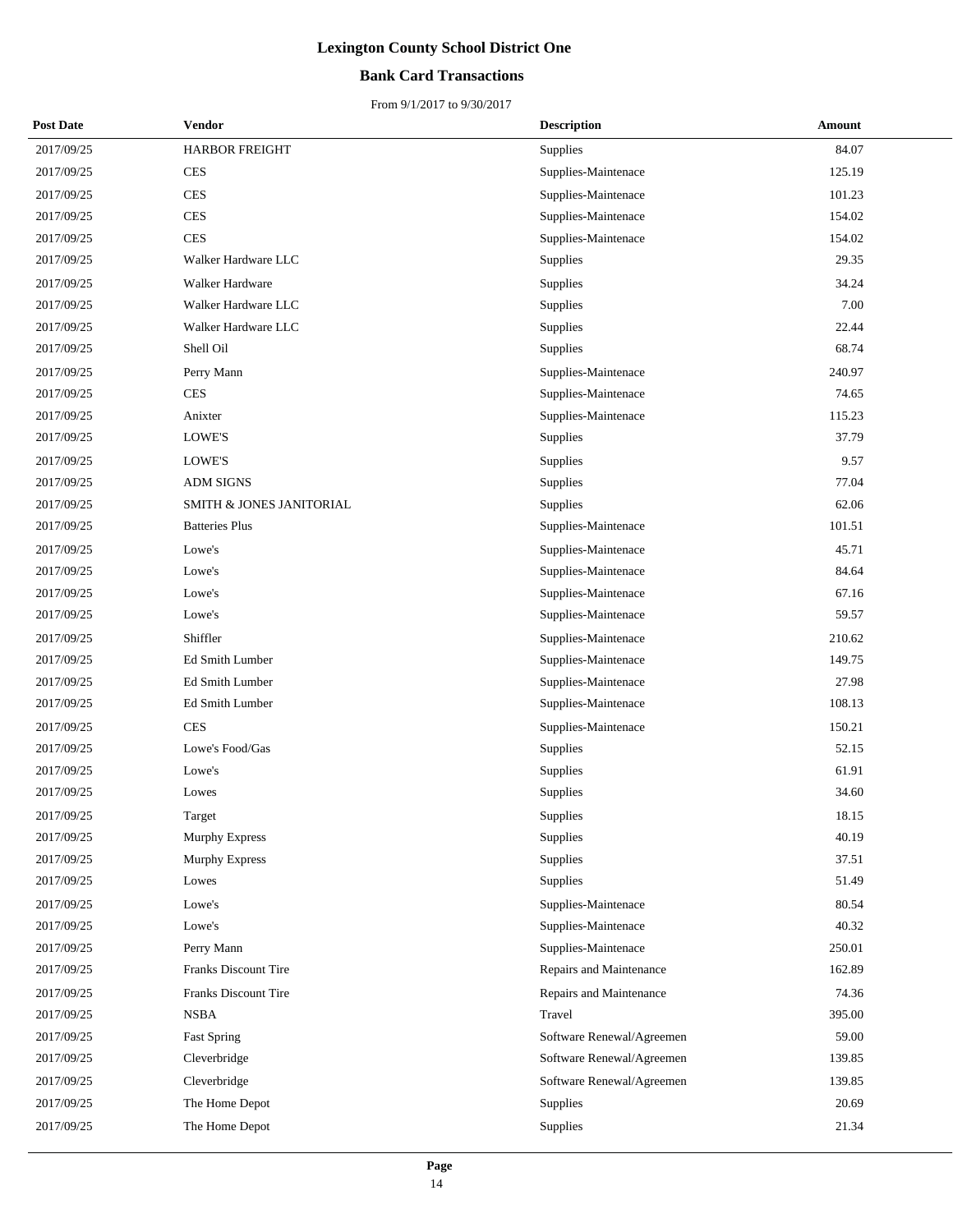#### **Bank Card Transactions**

| <b>Post Date</b> | <b>Vendor</b>               | <b>Description</b>         | Amount    |
|------------------|-----------------------------|----------------------------|-----------|
| 2017/09/25       | Amazon                      | Supplies                   | 74.54     |
| 2017/09/25       | Best Buy                    | Supplies                   | 42.79     |
| 2017/09/25       | Home Depot                  | Supplies                   | 37.34     |
| 2017/09/25       | <b>TPM</b>                  | Supplies                   | 93.96     |
| 2017/09/25       | iD Shop                     | Supplies                   | 139.10    |
| 2017/09/25       | <b>Best Buy</b>             | Supplies                   | 32.09     |
| 2017/09/25       | Amazon                      | <b>Technology Supplies</b> | 313.21    |
| 2017/09/25       | Cleverbrige                 | <b>Technology Supplies</b> | $-139.85$ |
| 2017/09/25       | Walmart                     | Supplies                   | 5.63      |
| 2017/09/25       | Walmart                     | Supplies                   | 8.60      |
| 2017/09/25       | <b>Scholastic Magazines</b> | Pupil Activity             | 18.15     |
| 2017/09/25       | Playscripts, Inc.           | Pupil Activity             | 199.85    |
| 2017/09/25       | <b>Dramatic Publishing</b>  | Pupil Activity             | 13.55     |
| 2017/09/25       | Amazon                      | Pupil Activity             | 95.70     |
| 2017/09/25       | Office Depot                | Pupil Activity             | 14.33     |
| 2017/09/25       | <b>WALMART</b>              | Pupil Activity             | 13.34     |
| 2017/09/25       | Amazon                      | Pupil Activity             | 131.57    |
| 2017/09/25       | Carolina Pottery            | Pupil Activity             | 7.48      |
| 2017/09/25       | Lowes                       | Pupil Activity             | 54.46     |
| 2017/09/25       | Office Depot                | Pupil Activity             | 174.88    |
| 2017/09/25       | Walmart                     | Pupil Activity             | 9.80      |
| 2017/09/25       | Amazon Marketplace          | Pupil Activity             | 283.30    |
| 2017/09/25       | <b>Dollar General</b>       | Pupil Activity             | 34.78     |
| 2017/09/25       | Dollar Tree                 | Pupil Activity             | 20.33     |
| 2017/09/25       | HOME DEPOT                  | Pupil Activity             | 107.86    |
| 2017/09/25       | Wal-Mart                    | Pupil Activity             | 26.87     |
| 2017/09/25       | Hill-Rom                    | Pupil Activity             | 62.90     |
| 2017/09/25       | Chick Fil A                 | Pupil Activity             | 256.39    |
| 2017/09/25       | Walker Hardware LLC         | Pupil Activity             | 2.73      |
| 2017/09/25       | Chick Fil A                 | Pupil Activity             | 256.39    |
| 2017/09/25       | Amazon Marketplace          | Pupil Activity             | 92.00     |
| 2017/09/25       | Amazon Marketplace          | Pupil Activity             | 59.98     |
| 2017/09/25       | NASP, Inc.                  | Pupil Activity             | 196.00    |
| 2017/09/25       | Amazon Marketplace          | Pupil Activity             | 79.95     |
| 2017/09/25       | Amazon Marketplace          | Pupil Activity             | 249.95    |
| 2017/09/25       | Amazon.com                  | Pupil Activity             | 301.00    |
| 2017/09/25       | Amazon Marketplace          | Pupil Activity             | 6.66      |
| 2017/09/25       | Amazon Marketplace          | Pupil Activity             | 347.68    |
| 2017/09/25       | Amazon.com                  | Pupil Activity             | 65.21     |
| 2017/09/25       | Lowe's                      | Pupil Activity             | 26.73     |
| 2017/09/25       | Lowe's                      | Pupil Activity             | 136.08    |
| 2017/09/26       | Hobby Lobby                 | Supplies                   | 47.37     |
| 2017/09/26       | Absolute Glass Inc.         | Supplies                   | 274.01    |
| 2017/09/26       | <b>Staples</b>              | Supplies                   | 21.55     |
| 2017/09/26       | DoItWiser.com               | Supplies                   | 79.90     |
|                  |                             |                            |           |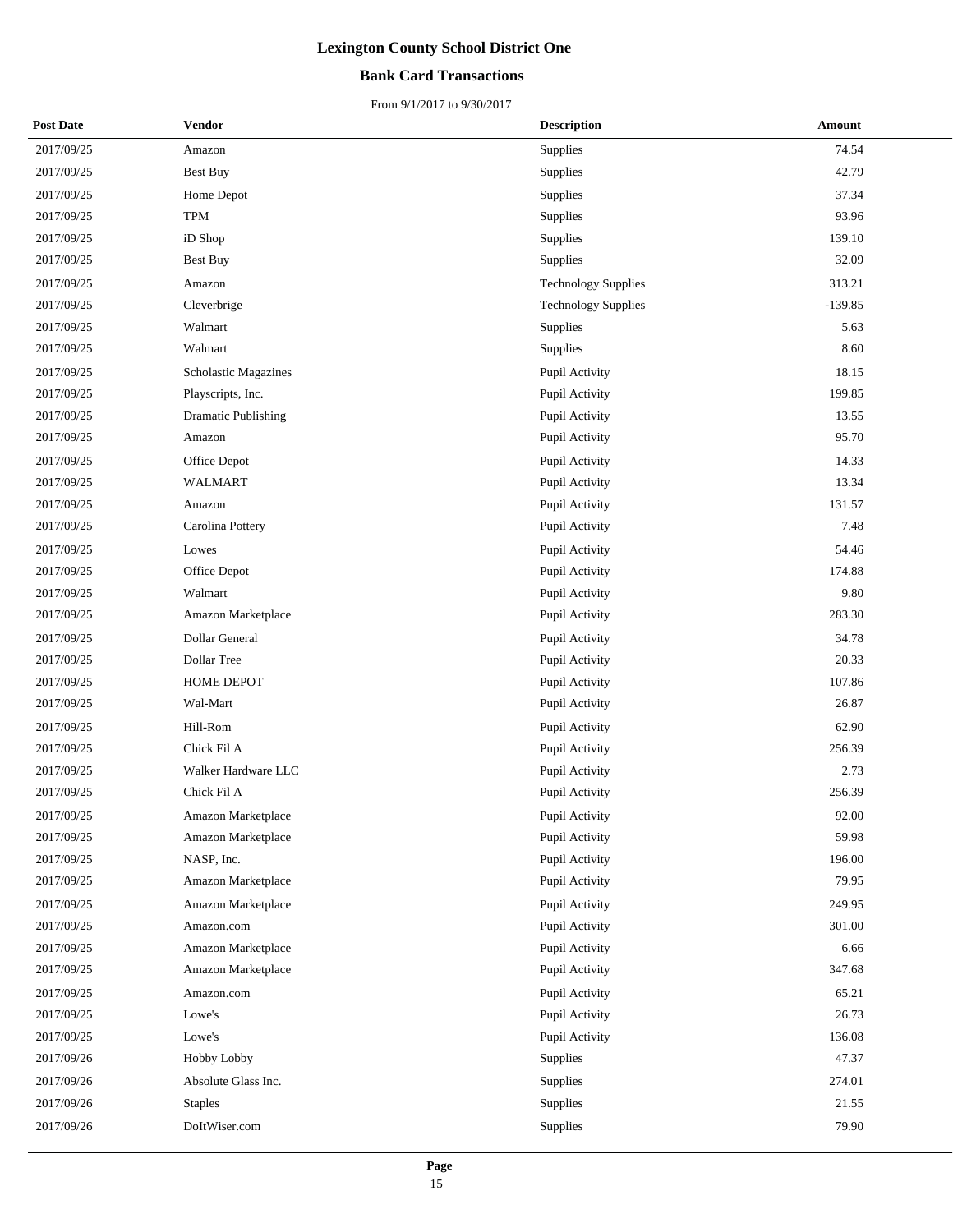#### **Bank Card Transactions**

| <b>Post Date</b> | Vendor                      | <b>Description</b>         | <b>Amount</b> |
|------------------|-----------------------------|----------------------------|---------------|
| 2017/09/26       | Amazon.com                  | <b>Technology Supplies</b> | 35.30         |
| 2017/09/26       | Amazon.com                  | <b>Technology Supplies</b> | 46.39         |
| 2017/09/26       | <b>LOWES</b>                | Supplies                   | 164.67        |
| 2017/09/26       | <b>LOWES FOODS</b>          | Supplies                   | 107.39        |
| 2017/09/26       | <b>LOWES FOODS</b>          | Supplies                   | 31.91         |
| 2017/09/26       | <b>BILO</b>                 | Supplies                   | 69.36         |
| 2017/09/26       | <b>KMART</b>                | Supplies                   | 126.70        |
| 2017/09/26       | <b>LOWES FOODS</b>          | Supplies                   | 43.77         |
| 2017/09/26       | <b>LOWES FOODS</b>          | Supplies                   | 53.60         |
| 2017/09/26       | <b>AMAZON</b>               | Supplies                   | 39.54         |
| 2017/09/26       | <b>EXXON MOBIL</b>          | Supplies                   | 41.20         |
| 2017/09/26       | <b>LOWES</b>                | Supplies                   | 52.23         |
| 2017/09/26       | <b>EXXON MOBIL</b>          | Supplies                   | 50.00         |
| 2017/09/26       | <b>EXXON</b>                | Supplies                   | 48.00         |
| 2017/09/26       | <b>LOWES FOODS</b>          | Supplies                   | 28.68         |
| 2017/09/26       | <b>AMAZON</b>               | Supplies                   | 9.97          |
| 2017/09/26       | HARBOR FREIGHT TOOLS        | Supplies                   | 165.61        |
| 2017/09/26       | OFFICE DEPOT                | Supplies                   | 110.72        |
| 2017/09/26       | Amazon                      | Supplies                   | 26.48         |
| 2017/09/26       | Jim Hudson Ford             | Supplies-Maintenace        | 5.71          |
| 2017/09/26       | A-Z Lawnmower               | Supplies-Maintenace        | 120.83        |
| 2017/09/26       | Carolina Power Equipment    | Supplies-Maintenace        | 129.20        |
| 2017/09/26       | WW Grainger                 | Supplies-Maintenace        | 44.02         |
| 2017/09/26       | Pioneer Manufacturing       | Supplies-Maintenace        | 16.70         |
| 2017/09/26       | Jim Hudson Ford             | Supplies-Maintenace        | 22.88         |
| 2017/09/26       | A-Z Lawnmower               | Supplies-Maintenace        | 109.27        |
| 2017/09/26       | LR Hook Tire                | Supplies-Maintenace        | 153.40        |
| 2017/09/26       | Fergsuon                    | Supplies-Maintenace        | 66.99         |
| 2017/09/26       | Sherwin Williams            | Supplies-Maintenace        | 42.79         |
| 2017/09/26       | Carolina Power Equipment    | Supplies-Maintenace        | 5.90          |
| 2017/09/26       | Derrick Insulation          | Repairs and Maintenance    | 800.00        |
| 2017/09/26       | LOWES FOODS                 | Supplies                   | 21.48         |
| 2017/09/26       | <b>LOWES FOODS</b>          | <b>Supplies</b>            | 29.26         |
| 2017/09/26       | <b>LOWES FOODS</b>          | Supplies                   | 100.00        |
| 2017/09/26       | Ferguson                    | Supplies-Maintenace        | 9.10          |
| 2017/09/26       | Winsupply                   | Supplies-Maintenace        | 13.74         |
| 2017/09/26       | <b>NAPA</b>                 | Supplies-Maintenace        | 308.77        |
| 2017/09/26       | Ferguson                    | Supplies-Maintenace        | 78.30         |
| 2017/09/26       | Feguson                     | Supplies-Maintenace        | 114.21        |
| 2017/09/26       | <b>United Refrigeration</b> | Supplies-Maintenace        | 54.26         |
| 2017/09/26       | Sherwin Williams            | Supplies-Maintenace        | 87.68         |
| 2017/09/26       | Ferguson                    | Supplies-Maintenace        | 41.72         |
| 2017/09/26       | Sherwin Williams            | Supplies-Maintenace        | 129.90        |
| 2017/09/26       | Ferguson                    | Supplies-Maintenace        | 29.12         |
| 2017/09/26       | Sherwin Williams            | Supplies-Maintenace        | 62.97         |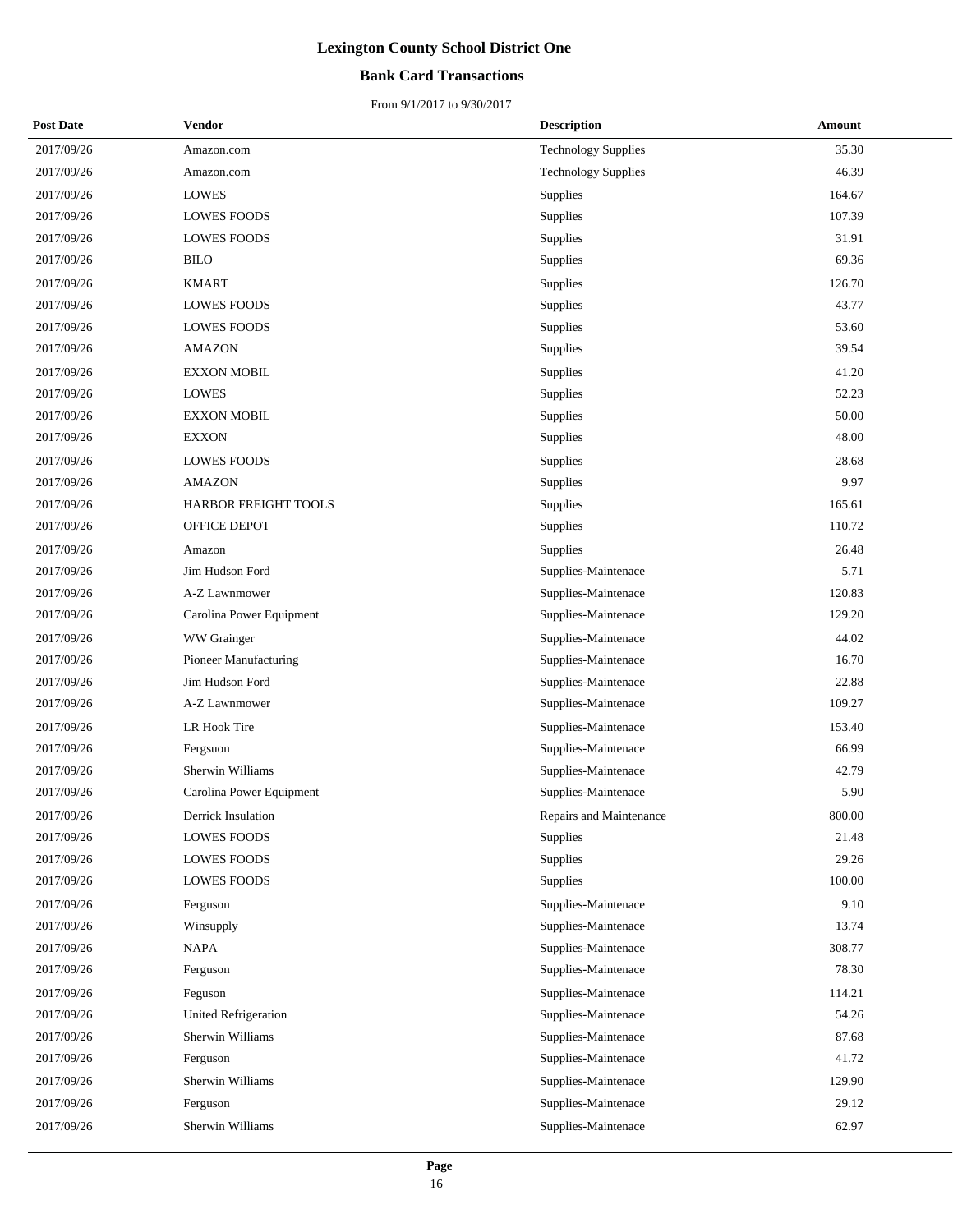#### **Bank Card Transactions**

| <b>Post Date</b> | Vendor                       | <b>Description</b>      | Amount |
|------------------|------------------------------|-------------------------|--------|
| 2017/09/26       | Ferguson                     | Supplies-Maintenace     | 198.32 |
| 2017/09/26       | Ferguson                     | Supplies-Maintenace     | 11.86  |
| 2017/09/26       | Airgas                       | Supplies-Maintenace     | 262.05 |
| 2017/09/26       | Office Max                   | Supplies-Maintenace     | 195.94 |
| 2017/09/26       | Gateway                      | Supplies-Maintenace     | 36.40  |
| 2017/09/26       | Ferguson                     | Supplies-Maintenace     | 13.56  |
| 2017/09/26       | Derrick Insulation           | Repairs and Maintenance | 350.00 |
| 2017/09/26       | A-Z Lawnmower                | Supplies-Maintenace     | 76.98  |
| 2017/09/26       | Home Depot                   | Supplies-Maintenace     | 121.80 |
| 2017/09/26       | WinSupply                    | Supplies-Maintenace     | 17.29  |
| 2017/09/26       | Home Depot                   | Supplies-Maintenace     | 134.50 |
| 2017/09/26       | <b>CES</b>                   | Supplies-Maintenace     | 32.68  |
| 2017/09/26       | Lowe's                       | Supplies-Maintenace     | 89.25  |
| 2017/09/26       | Lowes                        | Supplies-Maintenace     | 70.64  |
| 2017/09/26       | Ed Smith Lumber              | Supplies-Maintenace     | 25.67  |
| 2017/09/26       | <b>Tractor Supply</b>        | Supplies-Maintenace     | 16.04  |
| 2017/09/26       | <b>CES</b>                   | Supplies-Maintenace     | 112.73 |
| 2017/09/26       | TRUE VALUE                   | Supplies                | 14.72  |
| 2017/09/26       | LOWES                        | Supplies                | 83.31  |
| 2017/09/26       | TRUE VALUE                   | Supplies                | 42.71  |
| 2017/09/26       | <b>SPARROW &amp; KENNEDY</b> | Supplies                | 151.37 |
| 2017/09/26       | <b>EXXONMOBIL</b>            | Supplies                | 56.25  |
| 2017/09/26       | <b>LOWES</b>                 | Supplies                | 233.92 |
| 2017/09/26       | <b>CES</b>                   | Supplies-Maintenace     | 94.76  |
| 2017/09/26       | Finish Line Auto Detail      | Supplies-Maintenace     | 200.00 |
| 2017/09/26       | Columbia Flag & Sign         | Repairs and Maintenance | 42.75  |
| 2017/09/26       | Lowe's                       | Supplies-Maintenace     | 89.26  |
| 2017/09/26       | <b>CES</b>                   | Supplies-Maintenace     | 96.90  |
| 2017/09/26       | Columbia Flag & Pole         | Supplies-Maintenace     | 93.09  |
| 2017/09/26       | Ferguson                     | Supplies-Maintenace     | 76.85  |
| 2017/09/26       | Electrical Control & Supply  | Supplies-Maintenace     | 328.01 |
| 2017/09/26       | Electrical Control & Supply  | Supplies-Maintenace     | 98.65  |
| 2017/09/26       | Ferguson                     | Supplies-Maintenace     | 142.89 |
| 2017/09/26       | <b>CES</b>                   | Supplies-Maintenace     | 56.53  |
| 2017/09/26       | Enlows                       | Supplies-Maintenace     | 14.76  |
| 2017/09/26       | Home Depot                   | Supplies-Maintenace     | 149.48 |
| 2017/09/26       | <b>CES</b>                   | Supplies-Maintenace     | 21.53  |
| 2017/09/26       | Home Depot                   | Supplies-Maintenace     | 29.90  |
| 2017/09/26       | <b>CES</b>                   | Supplies-Maintenace     | 19.95  |
| 2017/09/26       | <b>CES</b>                   | Supplies-Maintenace     | 25.12  |
| 2017/09/26       | Gateway                      | Supplies-Maintenace     | 112.35 |
| 2017/09/26       | Derricks Service Center      | Repairs and Maintenance | 250.00 |
| 2017/09/26       | Lowes                        | Supplies-Maintenace     | 14.34  |
| 2017/09/26       | Sherwin Williams             | Supplies-Maintenace     | 69.59  |
| 2017/09/26       | <b>Generator Services</b>    | Supplies-Maintenace     | 197.47 |
|                  |                              |                         |        |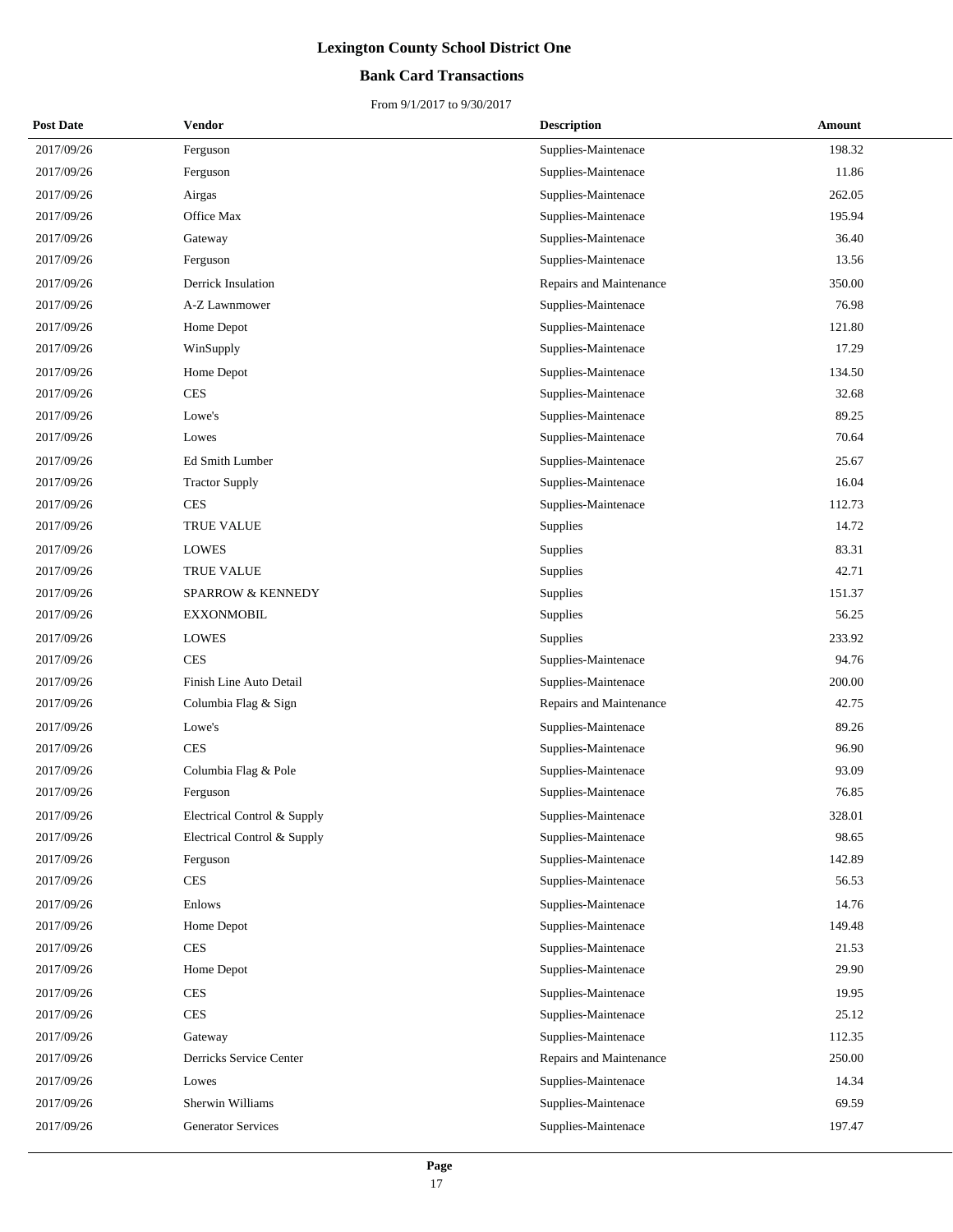#### **Bank Card Transactions**

| <b>Post Date</b> | <b>Vendor</b>                  | <b>Description</b>      | Amount |
|------------------|--------------------------------|-------------------------|--------|
| 2017/09/26       | Ferguson                       | Supplies-Maintenace     | 123.05 |
| 2017/09/26       | <b>CES</b>                     | Supplies-Maintenace     | 48.26  |
| 2017/09/26       | Ferguson                       | Supplies-Maintenace     | 42.58  |
| 2017/09/26       | <b>CES</b>                     | Supplies-Maintenace     | 39.92  |
| 2017/09/26       | Sherwin Williams               | Supplies-Maintenace     | 79.37  |
| 2017/09/26       | Ed Smith                       | Supplies-Maintenace     | 8.96   |
| 2017/09/26       | Walker Hardware                | Supplies                | 1.92   |
| 2017/09/26       | Walker Hardware                | Supplies                | 2.76   |
| 2017/09/26       | Walker Hardware                | Supplies                | 36.33  |
| 2017/09/26       | <b>Corner Pantry</b>           | Supplies                | 73.75  |
| 2017/09/26       | A-Z Lawnmower                  | Supplies-Maintenace     | 84.46  |
| 2017/09/26       | A-Z Lawnmower                  | Supplies-Maintenace     | 60.20  |
| 2017/09/26       | Ed Smith                       | Supplies-Maintenace     | 74.47  |
| 2017/09/26       | Lexington True Value           | Supplies-Maintenace     | 15.26  |
| 2017/09/26       | Sherwin Williams               | Supplies-Maintenace     | 106.58 |
| 2017/09/26       | Ferguson                       | Supplies-Maintenace     | 13.40  |
| 2017/09/26       | Johnstone Supply               | Supplies-Maintenace     | 278.22 |
| 2017/09/26       | WinSupply                      | Supplies-Maintenace     | 139.51 |
| 2017/09/26       | Ferguson                       | Supplies-Maintenace     | 113.73 |
| 2017/09/26       | Sherwin Williams               | Supplies-Maintenace     | 106.59 |
| 2017/09/26       | WP Law                         | Supplies-Maintenace     | 154.06 |
| 2017/09/26       | Tribles                        | Supplies-Maintenace     | 71.66  |
| 2017/09/26       | Ferguson                       | Supplies-Maintenace     | 97.02  |
| 2017/09/26       | <b>CES</b>                     | Supplies-Maintenace     | 120.59 |
| 2017/09/26       | Amazon.com                     | <b>Supplies</b>         | 165.96 |
| 2017/09/26       | Creative Sewing Machine Center | Repairs and Maintenance | 217.85 |
| 2017/09/26       | Gallaudet University           | Supplies                | 163.25 |
| 2017/09/26       | Walmart                        | Supplies                | 29.80  |
| 2017/09/26       | Amazon                         | Supplies                | 119.99 |
| 2017/09/26       | Office Depot                   | Supplies                | 44.93  |
| 2017/09/26       | Amazon                         | Supplies                | 13.48  |
| 2017/09/26       | Walmart                        | Supplies                | 122.71 |
| 2017/09/26       | Gopher Sport                   | Supplies                | 46.74  |
| 2017/09/26       | Office Depot                   | Supplies                | 39.32  |
| 2017/09/26       | Delta                          | Travel                  | 251.60 |
| 2017/09/26       | Delta                          | Travel                  | 251.60 |
| 2017/09/26       | <b>Travel Insurance Policy</b> | Travel                  | 40.26  |
| 2017/09/26       | Office Depot                   | <b>Supplies</b>         | 324.18 |
| 2017/09/26       | <b>Educational Exclusives</b>  | Pupil Activity          | 119.85 |
| 2017/09/26       | Theatrefolk.com                | Pupil Activity          | 161.70 |
| 2017/09/26       | JoAnn Fabrics                  | Pupil Activity          | 111.44 |
| 2017/09/26       | <b>BEALLS</b>                  | Pupil Activity          | 8.15   |
| 2017/09/26       | <b>BEALLS</b>                  | Pupil Activity          | 46.25  |
| 2017/09/26       | <b>KMART</b>                   | Pupil Activity          | 32.41  |
| 2017/09/26       | $S-P2$                         | Pupil Activity          | 249.00 |
|                  |                                |                         |        |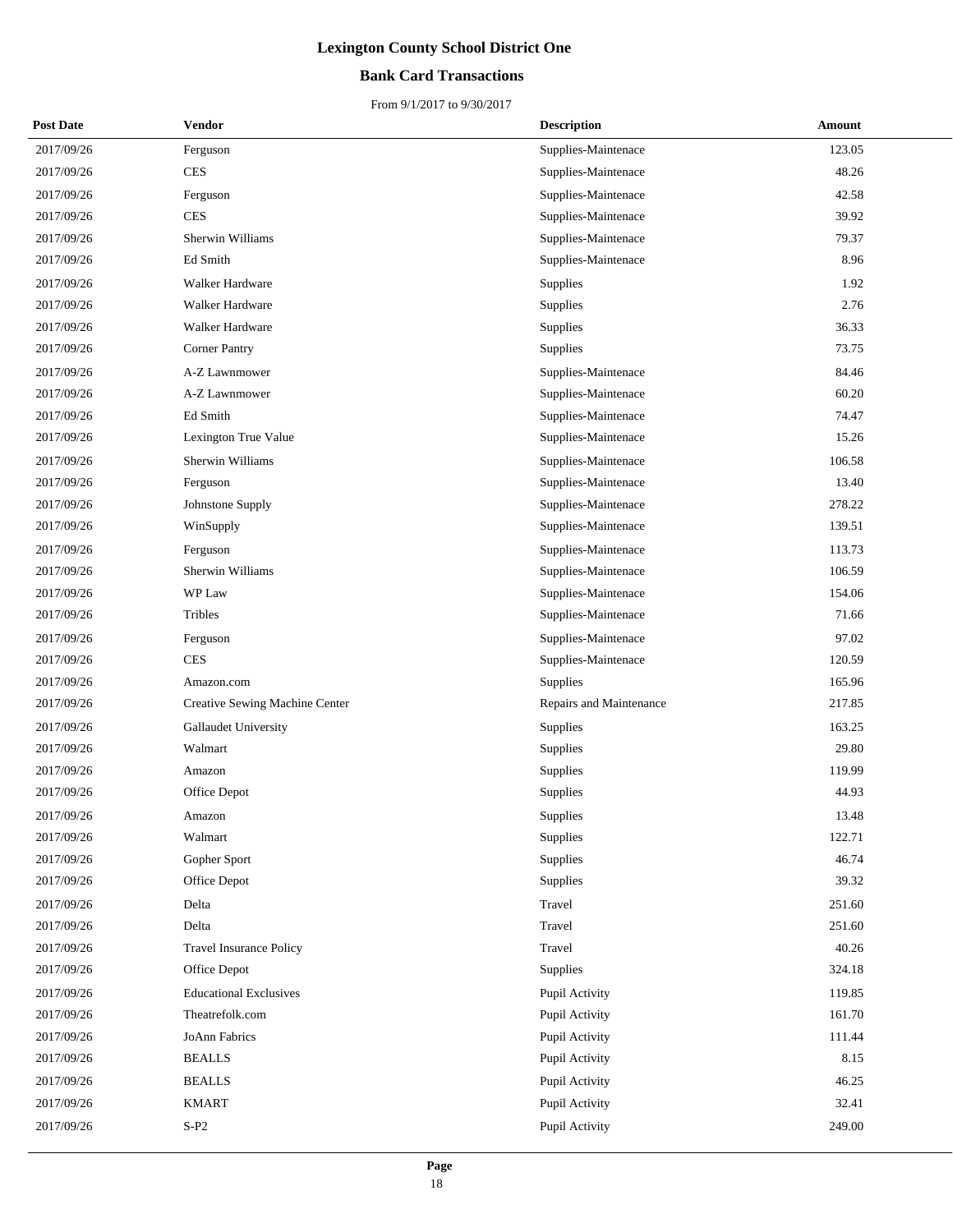#### **Bank Card Transactions**

| <b>Post Date</b> | <b>Vendor</b>            | <b>Description</b>         | Amount |
|------------------|--------------------------|----------------------------|--------|
| 2017/09/26       | USFirst.org              | Pupil Activity             | 225.00 |
| 2017/09/27       | Amazon.com               | Supplies                   | 9.99   |
| 2017/09/27       | Amazon                   | Supplies                   | 45.07  |
| 2017/09/27       | Office Depot             | Supplies                   | 80.23  |
| 2017/09/27       | Amazon                   | Supplies                   | 22.01  |
| 2017/09/27       | Office Depot             | Supplies                   | 11.71  |
| 2017/09/27       | Amazon                   | Supplies                   | 79.15  |
| 2017/09/27       | <b>USPS</b>              | Supplies                   | 196.00 |
| 2017/09/27       | Amazon Marketplace       | Supplies                   | 96.93  |
| 2017/09/27       | Lowe's                   | Supplies                   | 52.94  |
| 2017/09/27       | Lowe's                   | Supplies                   | 8.99   |
| 2017/09/27       | Office Depot             | Supplies                   | 169.56 |
| 2017/09/27       | <b>ACE Hardware</b>      | Supplies                   | 19.53  |
| 2017/09/27       | Walgreens                | Supplies                   | 82.32  |
| 2017/09/27       | Amazon.com               | Supplies                   | 5.89   |
| 2017/09/27       | <b>STAR TECH</b>         | Supplies                   | 131.30 |
| 2017/09/27       | <b>AMAZON</b>            | Supplies                   | 3.50   |
| 2017/09/27       | DIGITAL OFFICE           | Supplies                   | 92.93  |
| 2017/09/27       | <b>LENOVO</b>            | <b>Technology Supplies</b> | 193.67 |
| 2017/09/27       | MBM Corporation          | Supplies                   | 105.93 |
| 2017/09/27       | Amazon                   | Supplies                   | 301.65 |
| 2017/09/27       | Trophy and Awards        | Supplies                   | 14.71  |
| 2017/09/27       | Amazon                   | Supplies                   | 90.29  |
| 2017/09/27       | Raptor Technologies      | Supplies                   | 200.00 |
| 2017/09/27       | Amazon                   | Supplies                   | 38.35  |
| 2017/09/27       | Amazon                   | <b>Technology Supplies</b> | 162.44 |
| 2017/09/27       | <b>AMAZON</b>            | Supplies                   | 236.36 |
| 2017/09/27       | <b>AMAZON</b>            | Supplies                   | 42.72  |
| 2017/09/27       | <b>AMAZON</b>            | Supplies                   | 25.34  |
| 2017/09/27       | <b>WORDSMITH</b>         | Supplies                   | 403.65 |
| 2017/09/27       | ASCA                     | Supplies                   | 97.90  |
| 2017/09/27       | TPM                      | Supplies                   | 241.67 |
| 2017/09/27       | Dollar General           | Supplies                   | 10.21  |
| 2017/09/27       | William V. MacGill       | Supplies                   | 92.90  |
| 2017/09/27       | Lowe's                   | Supplies                   | 55.48  |
| 2017/09/27       | School Health Corp       | Supplies                   | 114.63 |
| 2017/09/27       | Lexington Chronicle      | Periodicals                | 45.00  |
| 2017/09/27       | The State Newspaper      | Periodicals                | 52.65  |
| 2017/09/27       | The Wall Street Journal  | Periodicals                | 116.97 |
| 2017/09/27       | <b>American Airlines</b> | Travel                     | 389.50 |
| 2017/09/27       | SHUTTER STOCK            | Supplies                   | 49.00  |
| 2017/09/27       | Walmart                  | Supplies                   | 42.77  |
| 2017/09/27       | Kitty's Hallmark         | Supplies                   | 29.95  |
| 2017/09/27       | Precision Roller         | Supplies                   | 34.25  |
| 2017/09/27       | Amazon.com               | Supplies                   | 51.70  |
|                  |                          |                            |        |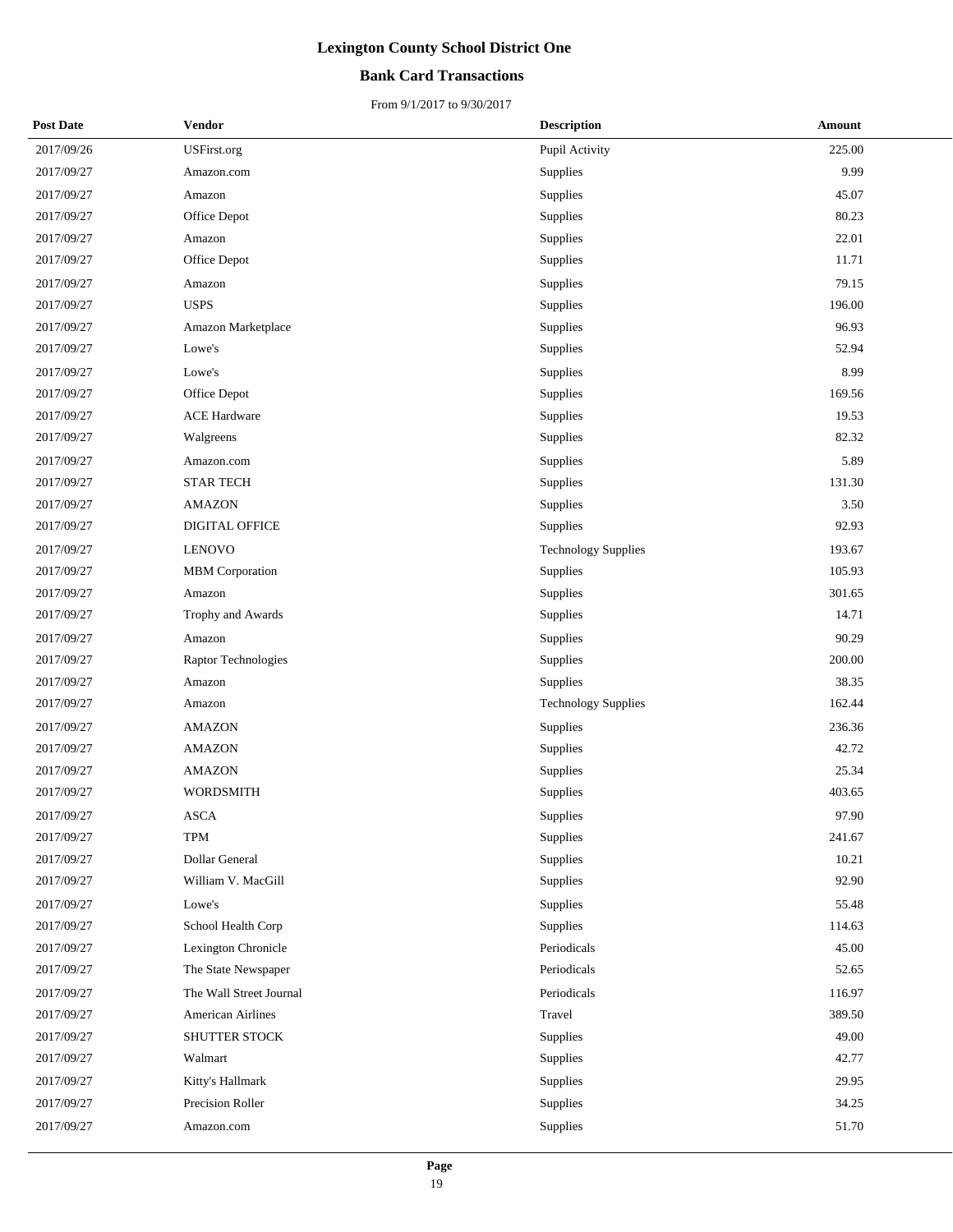#### **Bank Card Transactions**

| <b>Post Date</b> | <b>Vendor</b>               | <b>Description</b>      | Amount    |
|------------------|-----------------------------|-------------------------|-----------|
| 2017/09/27       | <b>United Airlines</b>      | Travel                  | 25.00     |
| 2017/09/27       | <b>United Airlines</b>      | Travel                  | 25.00     |
| 2017/09/27       | <b>United Airlines</b>      | Travel                  | 287.90    |
| 2017/09/27       | <b>United Airlines</b>      | Travel                  | 287.90    |
| 2017/09/27       | <b>United Airlines</b>      | Travel                  | 287.90    |
| 2017/09/27       | <b>United Airlines</b>      | Travel                  | 287.90    |
| 2017/09/27       | <b>Hilton Hotels</b>        | Travel                  | $-233.63$ |
| 2017/09/27       | <b>Hilton Hotels</b>        | Travel                  | $-233.63$ |
| 2017/09/27       | <b>United Airlines</b>      | Travel                  | 25.00     |
| 2017/09/27       | <b>United Airlines</b>      | Travel                  | 25.00     |
| 2017/09/27       | Barnes and Noble            | <b>Supplies</b>         | 177.67    |
| 2017/09/27       | <b>LOWES</b>                | Supplies                | 383.22    |
| 2017/09/27       | HOME DEPOT                  | Supplies                | 78.67     |
| 2017/09/27       | 1000 Bulbs.com              | Supplies-Maintenace     | 73.64     |
| 2017/09/27       | <b>Batteries Plus</b>       | Supplies-Maintenace     | 127.01    |
| 2017/09/27       | Home Depot                  | Supplies-Maintenace     | 21.37     |
| 2017/09/27       | Amazon.com                  | <b>Supplies</b>         | 32.48     |
| 2017/09/27       | Amazon.com                  | Supplies                | 19.89     |
| 2017/09/27       | Amazon.com                  | Supplies                | 6.25      |
| 2017/09/27       | Lowe's                      | Supplies                | 44.05     |
| 2017/09/27       | Dollar General              | Supplies                | 134.61    |
| 2017/09/27       | Amazon.com                  | Supplies                | 33.98     |
| 2017/09/27       | Ed Smith Lumber             | Supplies                | 11.75     |
| 2017/09/27       | Ed Smith Lumber             | Supplies                | 98.94     |
| 2017/09/27       | Lowe's                      | Supplies                | 120.45    |
| 2017/09/27       | Lowe's Foods                | Supplies                | 47.13     |
| 2017/09/27       | Lowes                       | Supplies                | 31.93     |
| 2017/09/27       | Sparrow and Kennedy Tractor | Supplies                | 14.99     |
| 2017/09/27       | <b>UPS</b> Store            | Repairs and Maintenance | 32.56     |
| 2017/09/27       | The Home Depot              | Supplies                | 16.18     |
| 2017/09/27       | Murphy Express              | Supplies                | 89.05     |
| 2017/09/27       | <b>Bearing Distributors</b> | Supplies                | 31.32     |
| 2017/09/27       | Exxon                       | Supplies                | 21.35     |
| 2017/09/27       | Lowe's                      | Supplies                | 5.31      |
| 2017/09/27       | Tribles, Inc.               | Supplies                | 33.78     |
| 2017/09/27       | Sherwin Williams            | Supplies                | 66.06     |
| 2017/09/27       | Sherwin Williams            | Supplies                | 99.09     |
| 2017/09/27       | Exxon                       | Supplies                | 44.81     |
| 2017/09/27       | Lowe's                      | Supplies                | 29.78     |
| 2017/09/27       | Napa Store                  | Supplies                | 25.65     |
| 2017/09/27       | Exxon                       | Supplies                | 100.00    |
| 2017/09/27       | Lowe's                      | Supplies                | 37.03     |
| 2017/09/27       | Lowe's                      | Supplies                | 34.71     |
| 2017/09/27       | Triangle lock and safe      | Supplies                | 33.71     |
| 2017/09/27       | WP Law                      | Supplies                | 3.46      |
|                  |                             |                         |           |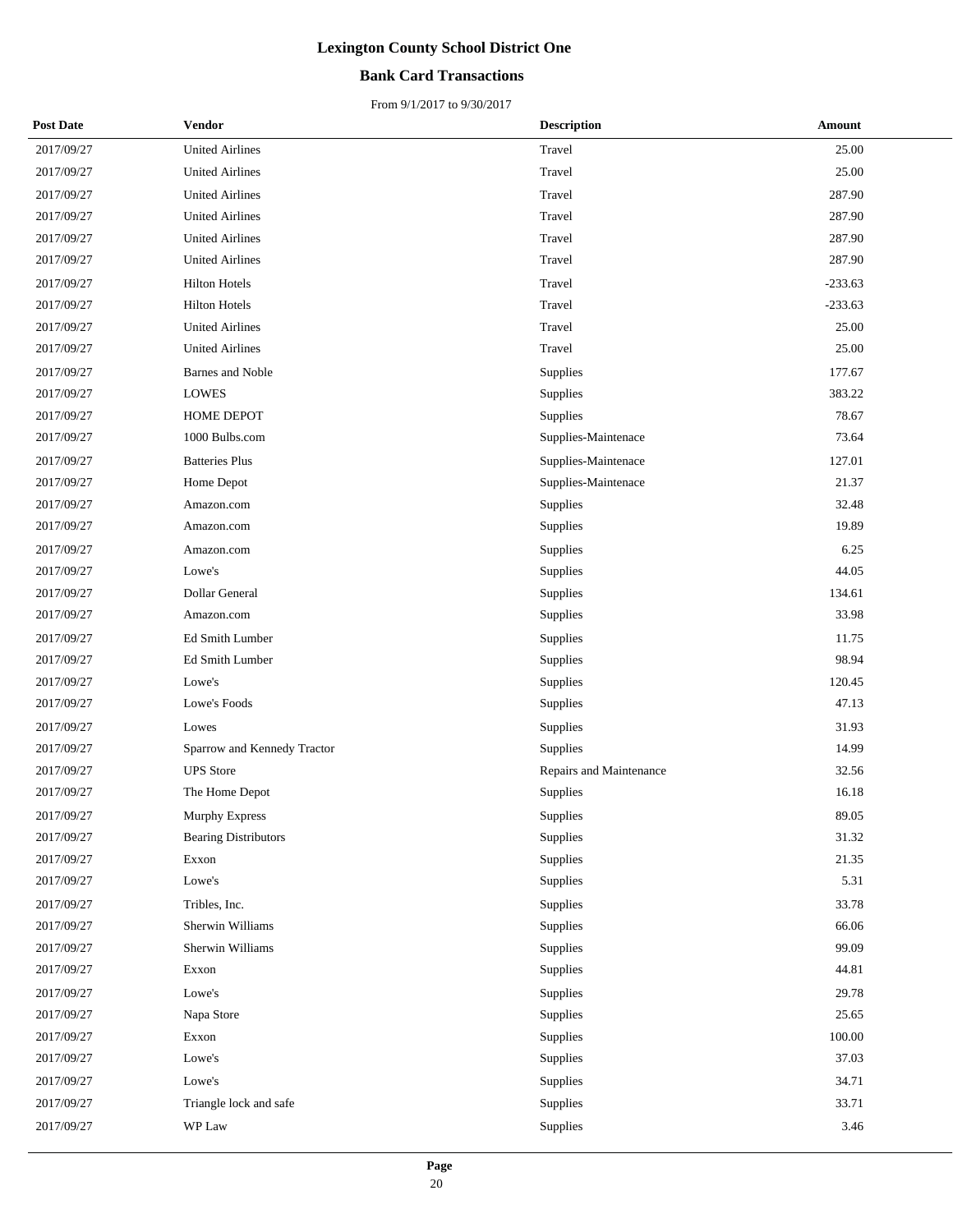#### **Bank Card Transactions**

| <b>Post Date</b> | <b>Vendor</b>           | <b>Description</b> | <b>Amount</b> |
|------------------|-------------------------|--------------------|---------------|
| 2017/09/27       | Exxon                   | Supplies           | 32.00         |
| 2017/09/27       | Lowe's                  | Supplies           | 32.01         |
| 2017/09/27       | Triangle safe and lock  | Supplies           | 78.65         |
| 2017/09/27       | WP Law                  | Supplies           | 17.19         |
| 2017/09/27       | EB *SC2 40th Annual Co  | Travel             | 185.00        |
| 2017/09/27       | Heinemann               | Supplies           | 176.00        |
| 2017/09/27       | Amazon.com              | Supplies           | 172.71        |
| 2017/09/27       | MLC CAD Systems         | Travel             | 1,400.00      |
| 2017/09/27       | <b>Brainpop</b>         | Pupil Activity     | 220.00        |
| 2017/09/27       | Amazon                  | Pupil Activity     | 219.43        |
| 2017/09/27       | Amazon                  | Pupil Activity     | 345.00        |
| 2017/09/27       | Walmart                 | Pupil Activity     | 51.97         |
| 2017/09/27       | <b>Musician Supply</b>  | Pupil Activity     | 20.32         |
| 2017/09/27       | Amazon                  | Pupil Activity     | 55.54         |
| 2017/09/27       | Office Depot -          | Pupil Activity     | 4.86          |
| 2017/09/27       | Office Depot -          | Pupil Activity     | 40.48         |
| 2017/09/27       | Walmart                 | Pupil Activity     | 84.45         |
| 2017/09/27       | <b>WALMART</b>          | Pupil Activity     | 190.65        |
| 2017/09/27       | Amazon.com              | Pupil Activity     | 52.86         |
| 2017/09/27       | Walmart                 | Pupil Activity     | 11.42         |
| 2017/09/27       | Lakeshore               | Pupil Activity     | 43.92         |
| 2017/09/27       | Walmart                 | Pupil Activity     | 69.49         |
| 2017/09/27       | Amazon.com              | Pupil Activity     | 71.04         |
| 2017/09/27       | Walmart                 | Pupil Activity     | 91.69         |
| 2017/09/27       | Zoophonics -            | Pupil Activity     | 60.45         |
| 2017/09/27       | Walmart                 | Pupil Activity     | 43.60         |
| 2017/09/27       | Amazon.com              | Pupil Activity     | 47.14         |
| 2017/09/27       | <b>Barnes and Noble</b> | Pupil Activity     | 308.48        |
| 2017/09/27       | Bolchazy-Carducci       | Pupil Activity     | 373.96        |
| 2017/09/27       | Amazon                  | Pupil Activity     | 40.20         |
| 2017/09/27       | Amazon                  | Pupil Activity     | 35.30         |
| 2017/09/27       | Wal Mart                | Pupil Activity     | 31.05         |
| 2017/09/27       | Arbor Scientific        | Pupil Activity     | 124.45        |
| 2017/09/27       | Publix                  | Pupil Activity     | 16.78         |
| 2017/09/27       | Lowe's                  | Pupil Activity     | 24.31         |
| 2017/09/27       | Sam's                   | Pupil Activity     | 24.11         |
| 2017/09/27       | Amazon                  | Pupil Activity     | 278.00        |
| 2017/09/27       | Amazon                  | Pupil Activity     | 278.00        |
| 2017/09/27       | Weissman Designs        | Pupil Activity     | 67.80         |
| 2017/09/27       | Wal-Mart                | Pupil Activity     | 99.14         |
| 2017/09/27       | Amazon Marketplace      | Pupil Activity     | 203.86        |
| 2017/09/27       | Amazon Marketplace      | Pupil Activity     | 15.35         |
| 2017/09/27       | Amazon.com              | Pupil Activity     | 143.24        |
| 2017/09/27       | Online fabric Store     | Pupil Activity     | 125.50        |
| 2017/09/27       | Chick Fil A             | Pupil Activity     | 265.89        |
|                  |                         |                    |               |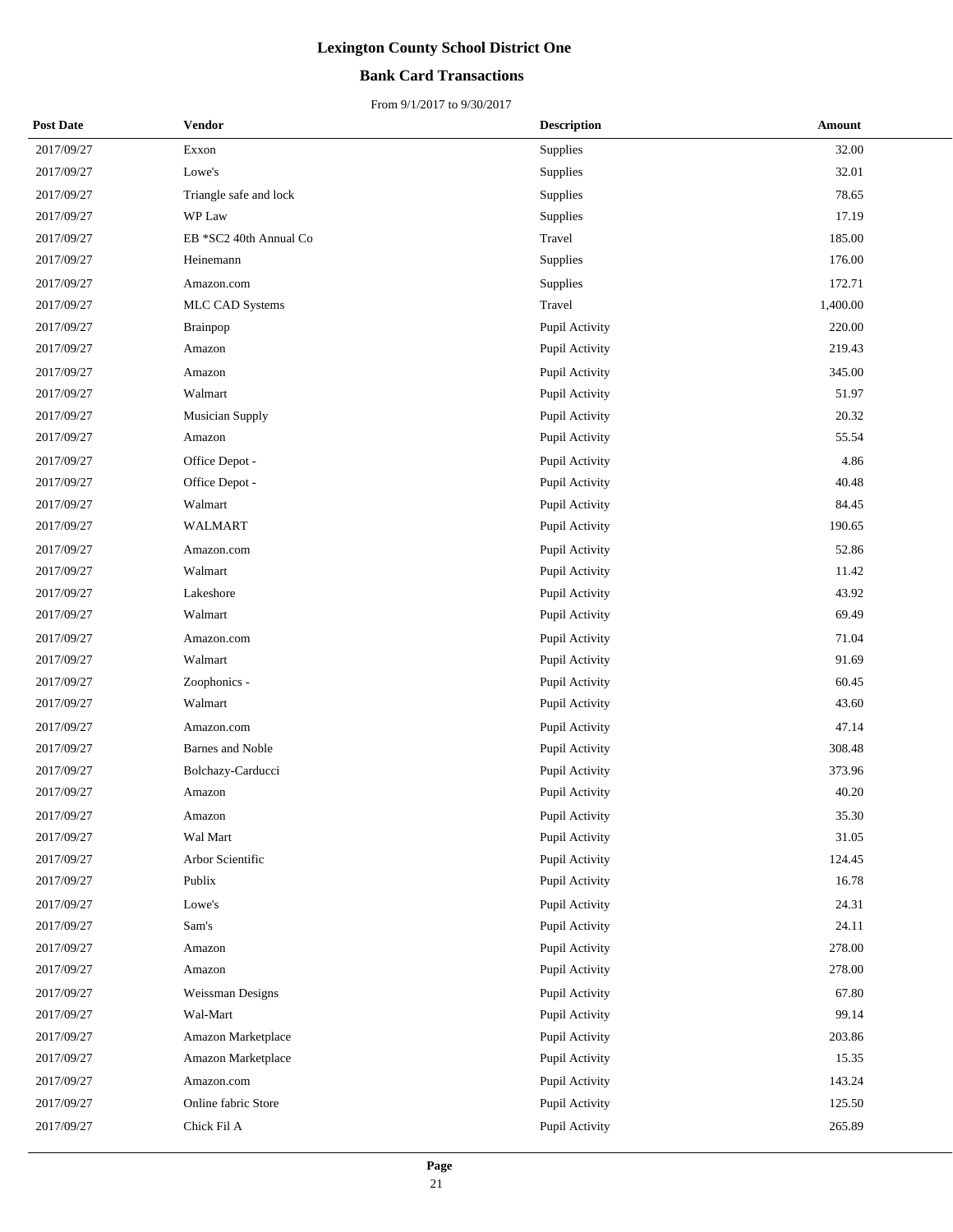#### **Bank Card Transactions**

| <b>Post Date</b> | <b>Vendor</b>              | <b>Description</b>         | <b>Amount</b> |
|------------------|----------------------------|----------------------------|---------------|
| 2017/09/27       | Exxon                      | Pupil Activity             | 65.11         |
| 2017/09/27       | Springhill Suites          | Pupil Activity             | 202.92        |
| 2017/09/27       | Springhill Suites          | Pupil Activity             | 202.92        |
| 2017/09/27       | Springhill Suites          | Pupil Activity             | 202.92        |
| 2017/09/27       | Springhill Suites          | Pupil Activity             | 202.92        |
| 2017/09/27       | Springhill Suites          | Pupil Activity             | 202.92        |
| 2017/09/27       | <b>SC Arts Commission</b>  | Inst Prog Improvement      | 390.00        |
| 2017/09/28       | <b>WALMART</b>             | Supplies                   | 103.92        |
| 2017/09/28       | AMAZON DIGITAL SERVICES    | Supplies                   | 42.78         |
| 2017/09/28       | OFFICE DEPOT               | Supplies                   | 308.14        |
| 2017/09/28       | <b>CUSTOM INK</b>          | Supplies                   | 1,073.52      |
| 2017/09/28       | <b>AMAZON</b>              | <b>Technology Supplies</b> | 170.43        |
| 2017/09/28       | <b>AMAZON</b>              | Library Books              | 109.65        |
| 2017/09/28       | <b>SCASA</b>               | Dues and Fees              | 250.00        |
| 2017/09/28       | <b>SCASA</b>               | Dues and Fees              | 250.00        |
| 2017/09/28       | <b>SCASA</b>               | Dues and Fees              | 250.00        |
| 2017/09/28       | AP Stylebook               | Software Renewal/Agreemen  | 1,234.80      |
| 2017/09/28       | Amazon                     | Supplies                   | 34.50         |
| 2017/09/28       | <b>Dollar Store</b>        | Supplies                   | 30.12         |
| 2017/09/28       | <b>Best Buy</b>            | Supplies                   | 33.15         |
| 2017/09/28       | <b>Best Buy</b>            | Supplies                   | 369.07        |
| 2017/09/28       | <b>Best Buy</b>            | Supplies                   | 168.48        |
| 2017/09/28       | Amazon                     | Supplies                   | 45.87         |
| 2017/09/28       | The State Paper            | Periodicals                | 8.95          |
| 2017/09/28       | Hemingway APP              | <b>Technology Supplies</b> | 19.99         |
| 2017/09/29       | Walgreens -                | Supplies                   | 21.35         |
| 2017/09/29       | Todd & Moore -             | Supplies                   | 97.19         |
| 2017/09/29       | Walmart -                  | Supplies                   | 12.01         |
| 2017/09/29       | Walmart -                  | Supplies                   | 89.16         |
| 2017/09/29       | $CVS -$                    | Supplies                   | 22.77         |
| 2017/09/29       | Walmart                    | Supplies                   | 93.13         |
| 2017/09/29       | Amazon                     | Supplies                   | 35.94         |
| 2017/09/29       | fastsigns                  | Supplies                   | 427.28        |
| 2017/09/29       | Amazon                     | Supplies                   | 72.82         |
| 2017/09/29       | <b>OTC</b>                 | Supplies                   | 129.44        |
| 2017/09/29       | amazon                     | Supplies                   | 77.35         |
| 2017/09/29       | Party City                 | Supplies                   | 42.59         |
| 2017/09/29       | Demco                      | Supplies                   | 317.96        |
| 2017/09/29       | South Carolina Association | Travel                     | 800.00        |
| 2017/09/29       | Palmetto State Counselor   | Dues and Fees              | 35.00         |
| 2017/09/29       | Palmetto school counselor  | Dues and Fees              | 35.00         |
| 2017/09/29       | USPS -                     | Supplies                   | 147.00        |
| 2017/09/29       | Love Chevrolet             | Repairs and Maintenance    | 89.95         |
| 2017/09/29       | LR Hook Tire               | Repairs and Maintenance    | 191.27        |
| 2017/09/29       | <b>Advance Auto Parts</b>  | Repairs and Maintenance    | 99.49         |
|                  |                            |                            |               |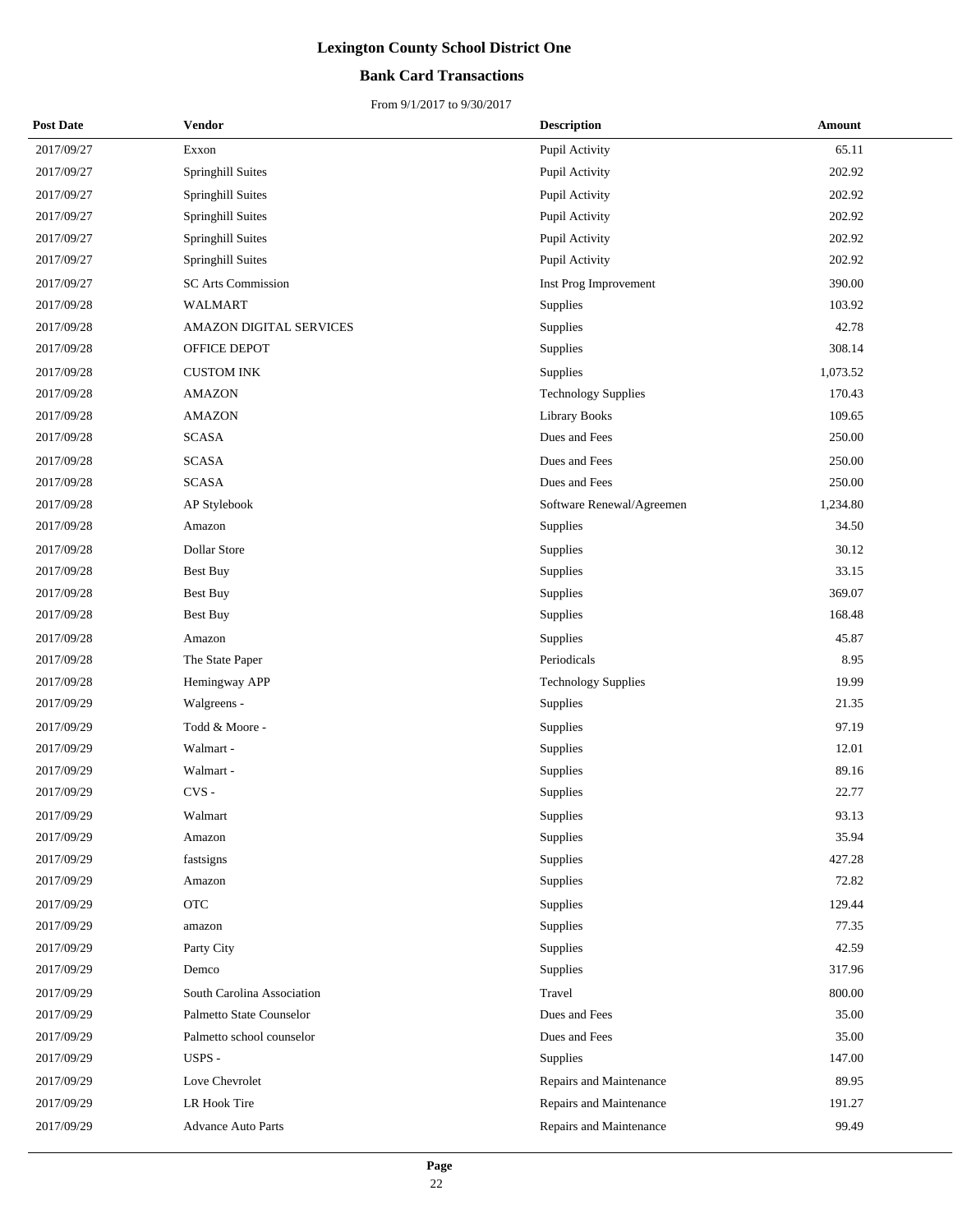#### **Bank Card Transactions**

| <b>Post Date</b> | Vendor                              | <b>Description</b>        | Amount |
|------------------|-------------------------------------|---------------------------|--------|
| 2017/09/29       | <b>Generator Services</b>           | Repairs and Maintenance   | 135.00 |
| 2017/09/29       | Enlows                              | Supplies-Maintenace       | 143.82 |
| 2017/09/29       | AutoZone                            | Supplies-Maintenace       | 103.91 |
| 2017/09/29       | Kohls                               | Supplies-Maintenace       | 369.01 |
| 2017/09/29       | Lowe's                              | Supplies-Maintenace       | 88.71  |
| 2017/09/29       | A-Z Lawnmower                       | Supplies-Maintenace       | 84.00  |
| 2017/09/29       | <b>Tractor Supply</b>               | Supplies-Maintenace       | 31.40  |
| 2017/09/29       | <b>Tractor Supply</b>               | Supplies-Maintenace       | 24.14  |
| 2017/09/29       | Enlows                              | Supplies-Maintenace       | 32.45  |
| 2017/09/29       | Enlows                              | Supplies-Maintenace       | 103.44 |
| 2017/09/29       | LR Hook Tire                        | Supplies-Maintenace       | 145.84 |
| 2017/09/29       | Lexington True Value                | Supplies-Maintenace       | 28.62  |
| 2017/09/29       | Pitt Stop                           | Supplies-Maintenace       | 36.82  |
| 2017/09/29       | AutoZone                            | Supplies-Maintenace       | 62.04  |
| 2017/09/29       | <b>Tractor Supply</b>               | Supplies-Maintenace       | 68.62  |
| 2017/09/29       | LR Hook Tire                        | Supplies-Maintenace       | 142.00 |
| 2017/09/29       | lowe's                              | Supplies                  | 31.12  |
| 2017/09/29       | Lowe's                              | Supplies                  | 35.20  |
| 2017/09/29       | Lowe's                              | Supplies                  | 50.56  |
| 2017/09/29       | The home depot                      | Supplies                  | 72.50  |
| 2017/09/29       | Speedway                            | Supplies                  | 32.84  |
| 2017/09/29       | The home depot                      | Supplies                  | 4.15   |
| 2017/09/29       | <b>Energy Market</b>                | Supplies                  | 40.00  |
| 2017/09/29       | LR Hook Tire                        | Repairs and Maintenance   | 237.11 |
| 2017/09/29       | Carts Plus                          | Supplies-Maintenace       | 140.06 |
| 2017/09/29       | Carts Plus                          | Supplies-Maintenace       | 217.39 |
| 2017/09/29       | A-Z Lawnmower                       | Supplies-Maintenace       | 21.29  |
| 2017/09/29       | AutoZone                            | Supplies-Maintenace       | 228.68 |
| 2017/09/29       | Carts Plus                          | Supplies-Maintenace       | 104.84 |
| 2017/09/29       | LR Hook Tire                        | Supplies-Maintenace       | 24.40  |
| 2017/09/29       | Kid Carpet                          | Supplies-Maintenace       | 279.99 |
| 2017/09/29       | Walmart                             | Supplies-Maintenace       | 10.67  |
| 2017/09/29       | Target                              | Supplies-Maintenace       | 203.10 |
| 2017/09/29       | A-Z Lawnmower                       | Supplies-Maintenace       | 192.55 |
| 2017/09/29       | Carts Plus                          | Supplies-Maintenace       | 58.32  |
| 2017/09/29       | LR Hook Tire                        | Supplies-Maintenace       | 17.39  |
| 2017/09/29       | Sparrow & Kennedy                   | Supplies-Maintenace       | 197.05 |
| 2017/09/29       | A-Z Lawnmower                       | Supplies-Maintenace       | 101.86 |
| 2017/09/29       | <b>SCASA Event Registration Fee</b> | Travel                    | 200.00 |
| 2017/09/29       | <b>SLED Background Checks</b>       | Other Prof & Tech Service | 234.00 |
| 2017/09/29       | SLED Background Checks              | Other Prof & Tech Service | 754.00 |
| 2017/09/29       | Amazon                              | Supplies                  | 81.30  |
| 2017/09/29       | Amazon                              | Supplies                  | 14.61  |
| 2017/09/29       | Amazon                              | Supplies                  | 24.58  |
| 2017/09/29       | Amazon                              | Supplies                  | 23.28  |
|                  |                                     |                           |        |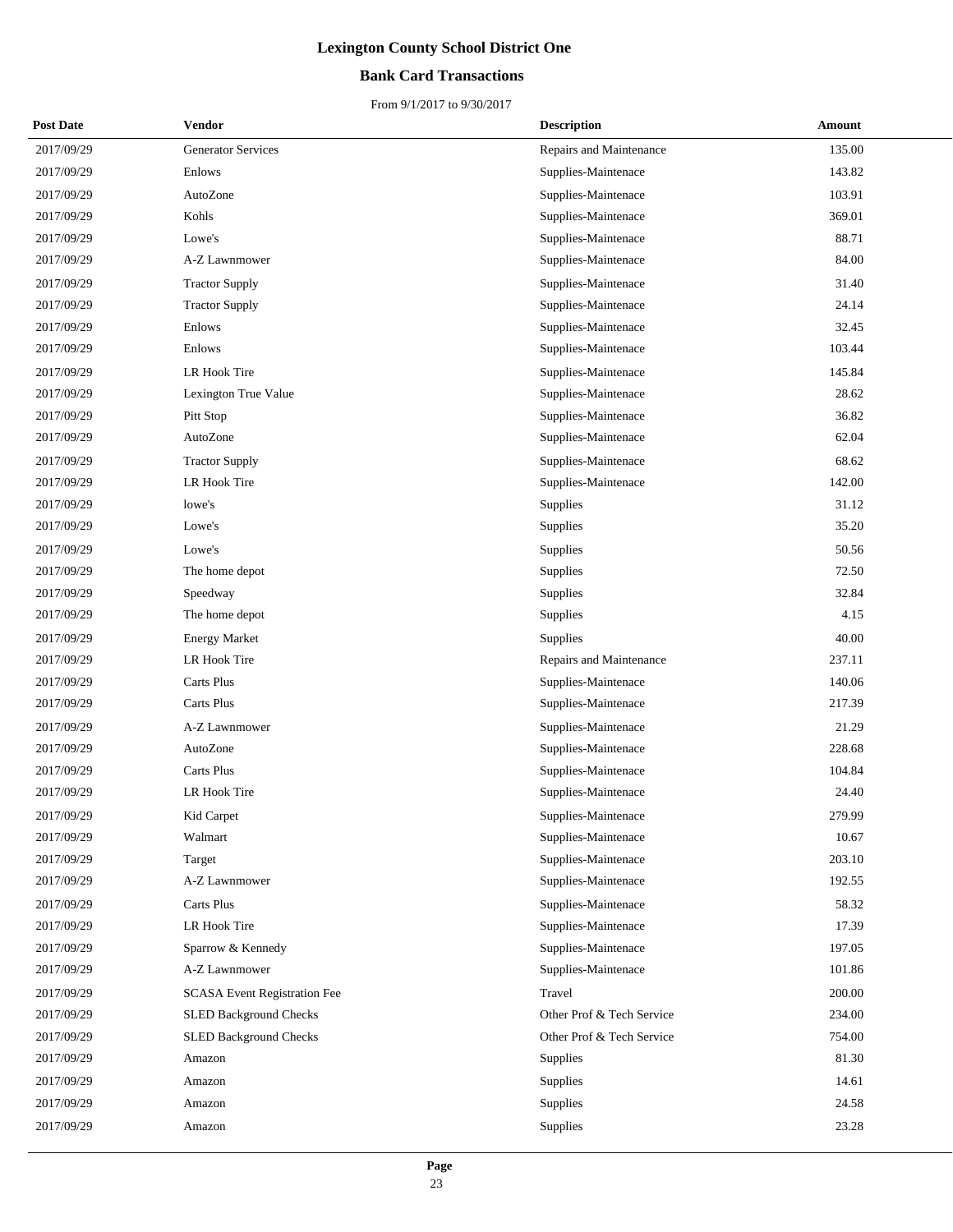#### **Bank Card Transactions**

| <b>Post Date</b> | Vendor                      | <b>Description</b>         | Amount   |
|------------------|-----------------------------|----------------------------|----------|
| 2017/09/29       | Amazon                      | Supplies                   | 113.74   |
| 2017/09/29       | Amazon                      | Supplies                   | 91.38    |
| 2017/09/29       | Amazon                      | Supplies                   | 147.02   |
| 2017/09/29       | Amazon                      | Supplies                   | 27.78    |
| 2017/09/29       | Amazon                      | Supplies                   | 141.13   |
| 2017/09/29       | Amazon                      | Supplies                   | 237.15   |
| 2017/09/29       | Amazon                      | Supplies                   | 12.41    |
| 2017/09/29       | Home Depot                  | Supplies                   | 96.27    |
| 2017/09/29       | Amazon                      | Supplies                   | 14.01    |
| 2017/09/29       | Dollar General              | Supplies                   | 30.97    |
| 2017/09/29       | Amazon                      | <b>Technology Supplies</b> | 78.66    |
| 2017/09/29       | PayPal                      | <b>Technology Supplies</b> | 70.00    |
| 2017/09/29       | Smore.com                   | <b>Technology Supplies</b> | 59.00    |
| 2017/09/29       | Amazon                      | Dues and Fees              | 105.93   |
| 2017/09/29       | <b>ASCD</b>                 | Dues and Fees              | 39.00    |
| 2017/09/29       | Amazon                      | Other Objects              | 58.40    |
| 2017/09/29       | Fatz                        | Other Objects              | 54.21    |
| 2017/09/29       | Costco                      | Other Objects              | 108.74   |
| 2017/09/29       | Chick Fil A                 | Other Objects              | 1,532.81 |
| 2017/09/29       | Firehouse Subs              | Other Objects              | 287.33   |
| 2017/09/29       | EdgePro                     | Supplies                   | 94.00    |
| 2017/09/29       | Lowe's                      | Supplies                   | 52.90    |
| 2017/09/29       | Amazon                      | Supplies                   | 220.77   |
| 2017/09/29       | Dollar Tree                 | Supplies                   | 20.33    |
| 2017/09/29       | Publix                      | Supplies                   | 9.27     |
| 2017/09/29       | <b>Webstaurant Store</b>    | Supplies                   | 225.23   |
| 2017/09/29       | Johnstone Supply            | Supplies                   | 159.84   |
| 2017/09/29       | Walker Hardware             | Supplies                   | 50.42    |
| 2017/09/29       | Johnstone Supply            | Supplies                   | 45.57    |
| 2017/09/29       | <b>United Refrigeration</b> | Supplies                   | 75.18    |
| 2017/09/29       | IGA                         | Food                       | 12.96    |
| 2017/09/29       | Harbor Freight              | Supplies                   | 126.23   |
| 2017/09/29       | The Home Depot              | Supplies                   | 16.96    |
| 2017/09/29       | Whaley Parts and Supply     | Supplies                   | 267.49   |
| 2017/09/29       | Food Lion                   | Food                       | 27.30    |
| 2017/09/29       | Walmart                     | Supplies                   | 17.69    |
| 2017/09/29       | Walmart                     | Supplies                   | 4.15     |
| 2017/09/29       | The Shp and ACE Hardware    | Supplies                   | 7.47     |
| 2017/09/29       | Food Lion                   | Food                       | 27.29    |
| 2017/09/29       | Walmart                     | Food                       | 7.96     |
| 2017/09/29       | Walmart                     | Food                       | 32.40    |
| 2017/09/29       | Walmart                     | Food                       | 6.64     |
| 2017/09/29       | Publix                      | Food                       | 24.28    |
| 2017/09/29       | Amazon                      | Food                       | 59.97    |
| 2017/09/29       | Whaley Parts and Supply     | Supplies                   | 600.54   |
|                  |                             |                            |          |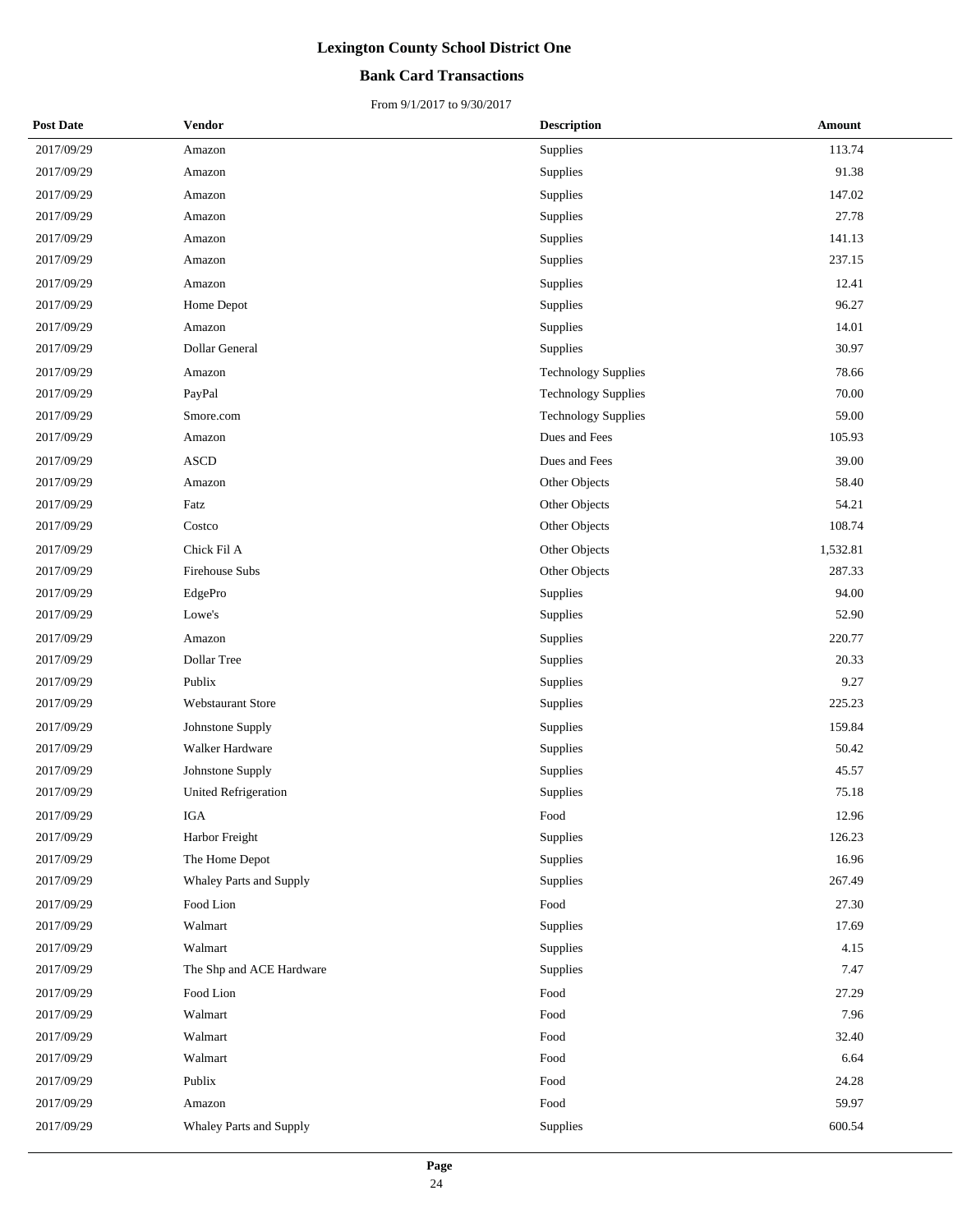#### **Bank Card Transactions**

| <b>Post Date</b> | <b>Vendor</b>                 | <b>Description</b> | <b>Amount</b> |
|------------------|-------------------------------|--------------------|---------------|
| 2017/09/29       | <b>General Sales</b>          | Supplies           | 139.10        |
| 2017/09/29       | Ed Smith Lumber               | Supplies           | 11.76         |
| 2017/09/29       | <b>Webstaurant Store</b>      | Supplies           | 123.92        |
| 2017/09/29       | Lowe's                        | Supplies           | 15.79         |
| 2017/09/29       | Johnstone Supply              | Supplies           | 82.88         |
| 2017/09/29       | <b>United Refrigeration</b>   | Supplies           | 17.67         |
| 2017/09/29       | Walmart                       | Supplies           | 4.16          |
| 2017/09/29       | Whaley Parts and Supply       | Supplies           | 202.89        |
| 2017/09/29       | Walmart                       | Food               | 32.40         |
| 2017/09/29       | Walmart                       | Food               | 3.98          |
| 2017/09/29       | Walmart                       | Food               | 6.64          |
| 2017/09/29       | Food Lion                     | Food               | 27.29         |
| 2017/09/29       | Walmart                       | Food               | 3.98          |
| 2017/09/29       | Publix                        | Food               | 24.28         |
| 2017/09/29       | Walmart                       | Food               | 32.40         |
| 2017/09/29       | Johnstone Supply              | Supplies           | 129.34        |
| 2017/09/29       | Lowe's                        | Supplies           | 3.51          |
| 2017/09/29       | Walgreens                     | Food               | 200.57        |
| 2017/09/29       | <b>United Refrigeration</b>   | Supplies           | 50.62         |
| 2017/09/29       | Whaley Parts and Supply       | Supplies           | 75.56         |
| 2017/09/29       | Webstaurant Store             | Supplies           | 42.09         |
| 2017/09/29       | Target                        | Supplies           | 18.28         |
| 2017/09/29       | Food Lion                     | Food               | 27.29         |
| 2017/09/29       | Publix                        | Food               | 24.29         |
| 2017/09/29       | Walgreens                     | Food               | 200.57        |
| 2017/09/29       | Amazon.com                    | Pupil Activity     | 9.62          |
| 2017/09/29       | Amazon.com                    | Pupil Activity     | 230.56        |
| 2017/09/29       | Amazon.com                    | Pupil Activity     | 33.61         |
| 2017/09/29       | Amazon -                      | Pupil Activity     | 137.47        |
| 2017/09/29       | Amazon -                      | Pupil Activity     | 16.42         |
| 2017/09/29       | Amazon -                      | Pupil Activity     | 127.33        |
| 2017/09/29       | <b>UPS</b> Store              | Pupil Activity     | 151.68        |
| 2017/09/29       | Walmart                       | Pupil Activity     | 64.48         |
| 2017/09/29       | Walmart                       | Pupil Activity     | 43.56         |
| 2017/09/29       | <b>Educational Wonderland</b> | Pupil Activity     | 161.96        |
| 2017/09/29       | Sports facilities group       | Pupil Activity     | 123.73        |
| 2017/09/29       | Sports facilities group       | Pupil Activity     | 123.73        |
| 2017/09/29       | edheads                       | Pupil Activity     | 30.00         |
| 2017/09/29       | Walmart                       | Pupil Activity     | 18.34         |
| 2017/09/29       | Amazon                        | Pupil Activity     | 105.69        |
| 2017/09/29       | Pine Press                    | Pupil Activity     | 112.50        |
| 2017/09/29       | Walmart                       | Pupil Activity     | 170.50        |
| 2017/09/29       | Walmart                       | Pupil Activity     | 43.12         |
| 2017/09/29       | Lowe's Foods                  | Pupil Activity     | 32.00         |
| 2017/09/29       | Lowe's Foods                  | Pupil Activity     | 54.00         |
|                  |                               |                    |               |